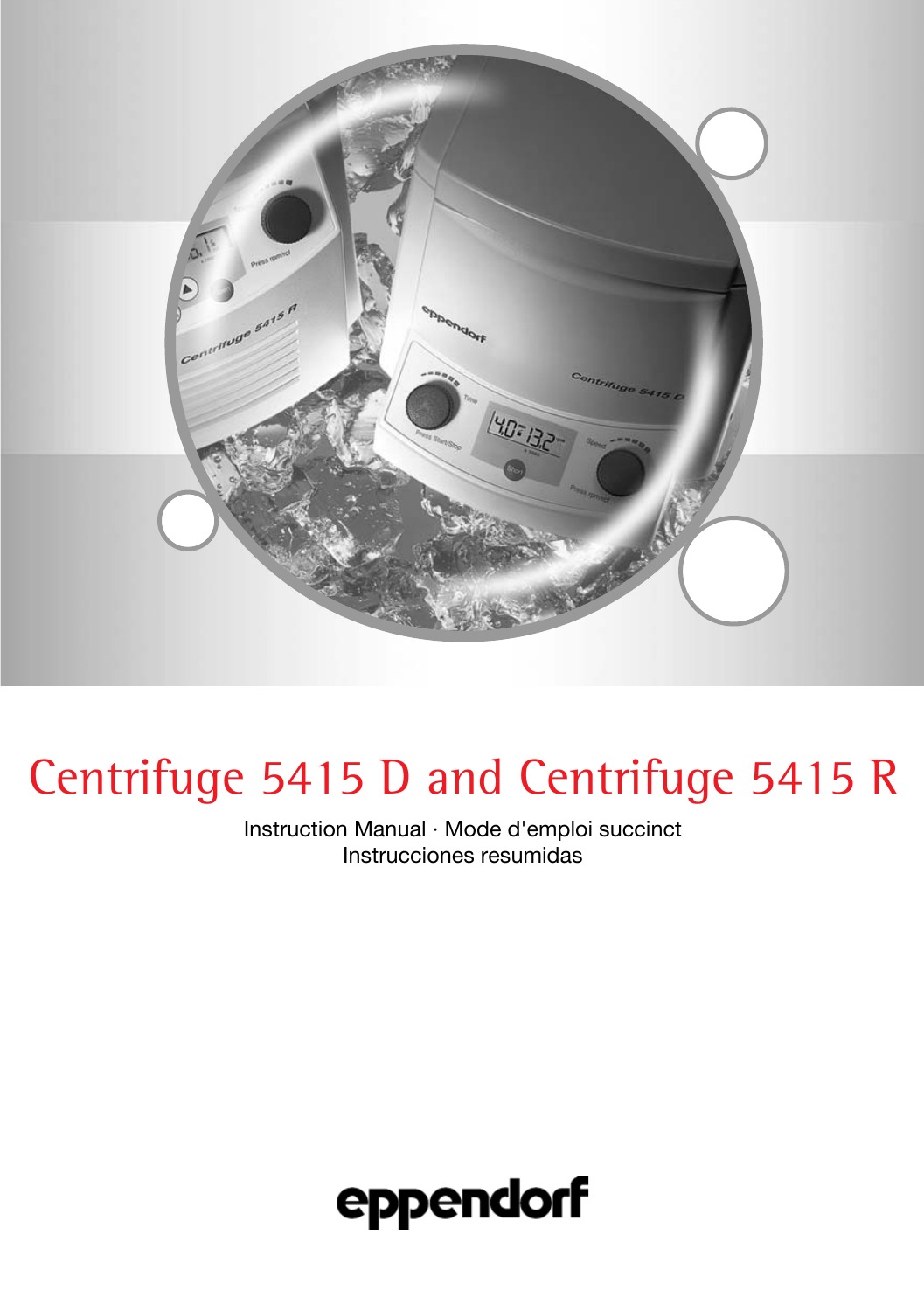### **Centrifuge 5415 D / R**

## **Shortcuts**

| <b>Task</b>                               | Lid    | <b>Press</b>                       | <b>Display</b><br>5415 R    | <b>Instruction</b><br>manual |
|-------------------------------------------|--------|------------------------------------|-----------------------------|------------------------------|
| Parameter change<br>during centrifugation | closed | shorl<br>$> 2$ sec                 | Display<br>flashes<br>5 sec | 3.4                          |
| Signal<br>ON / OFF                        | open   | open<br>$> 2$ sec                  | 口り                          | 3.11                         |
| Parameter lock<br>ON / OFF                | open   | open<br>short)<br>$+$<br>$> 2$ sec |                             | 3.5                          |
| At set rpm                                | open   | time<br>$> 2$ sec                  |                             | 3.6                          |

No part of this publication may be reproduced without the prior permission of the copyright owner.

Copyright© 2003 Eppendorf AG, Hamburg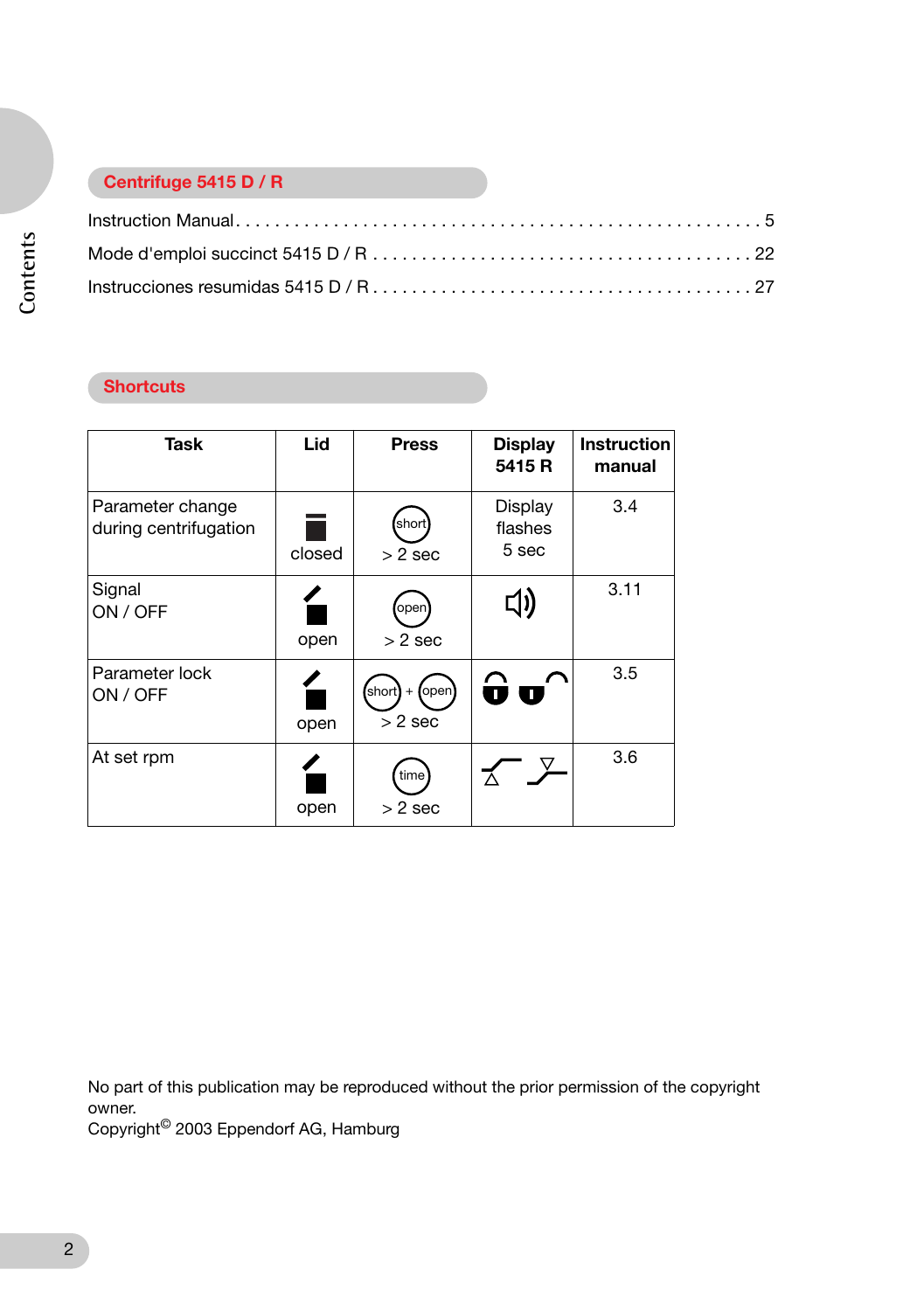## **Centrifuge 5415 D**

### **Figur 1**



 **Figur 1**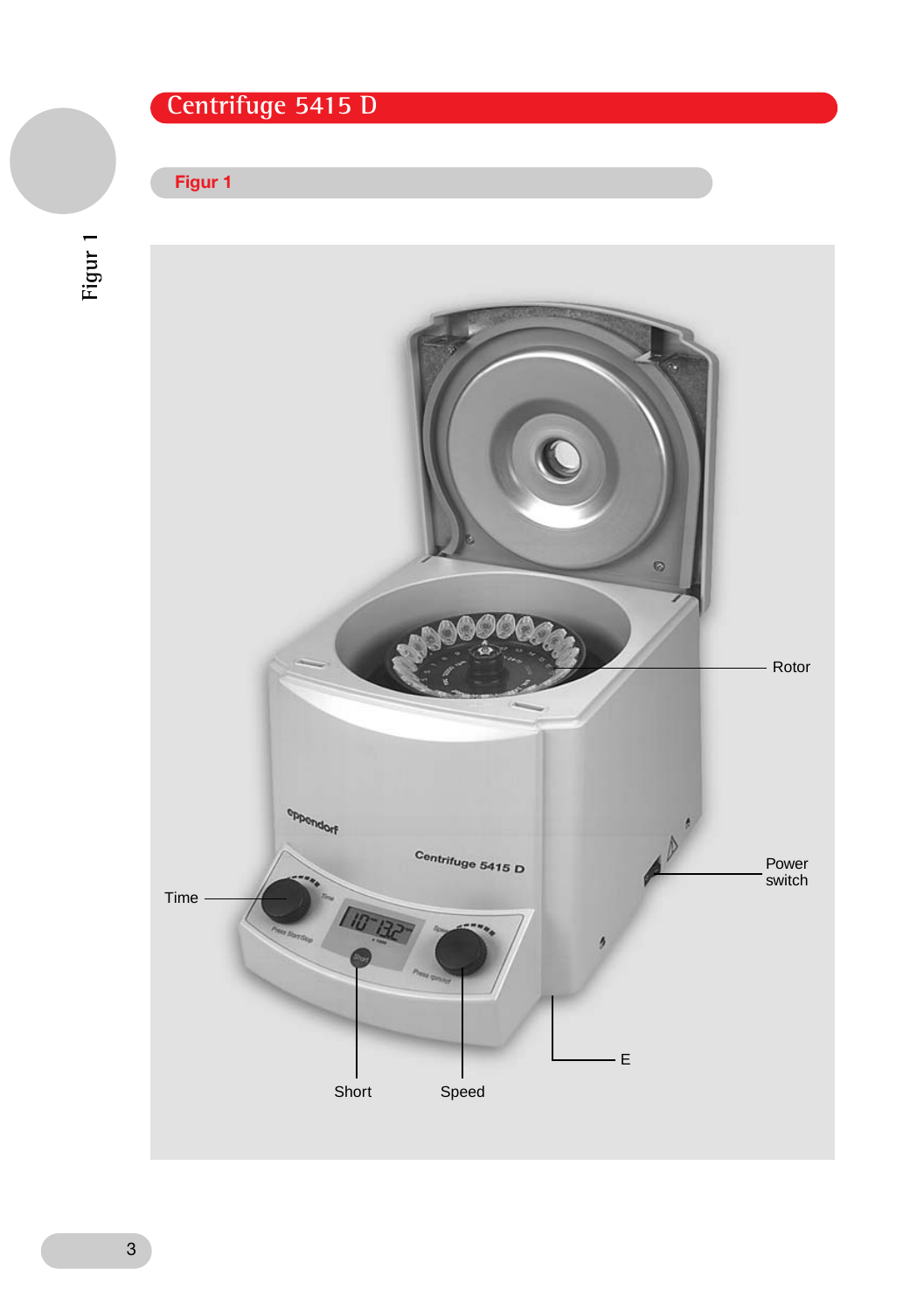# **Centrifuge 5415 R**

## **Figur 2**

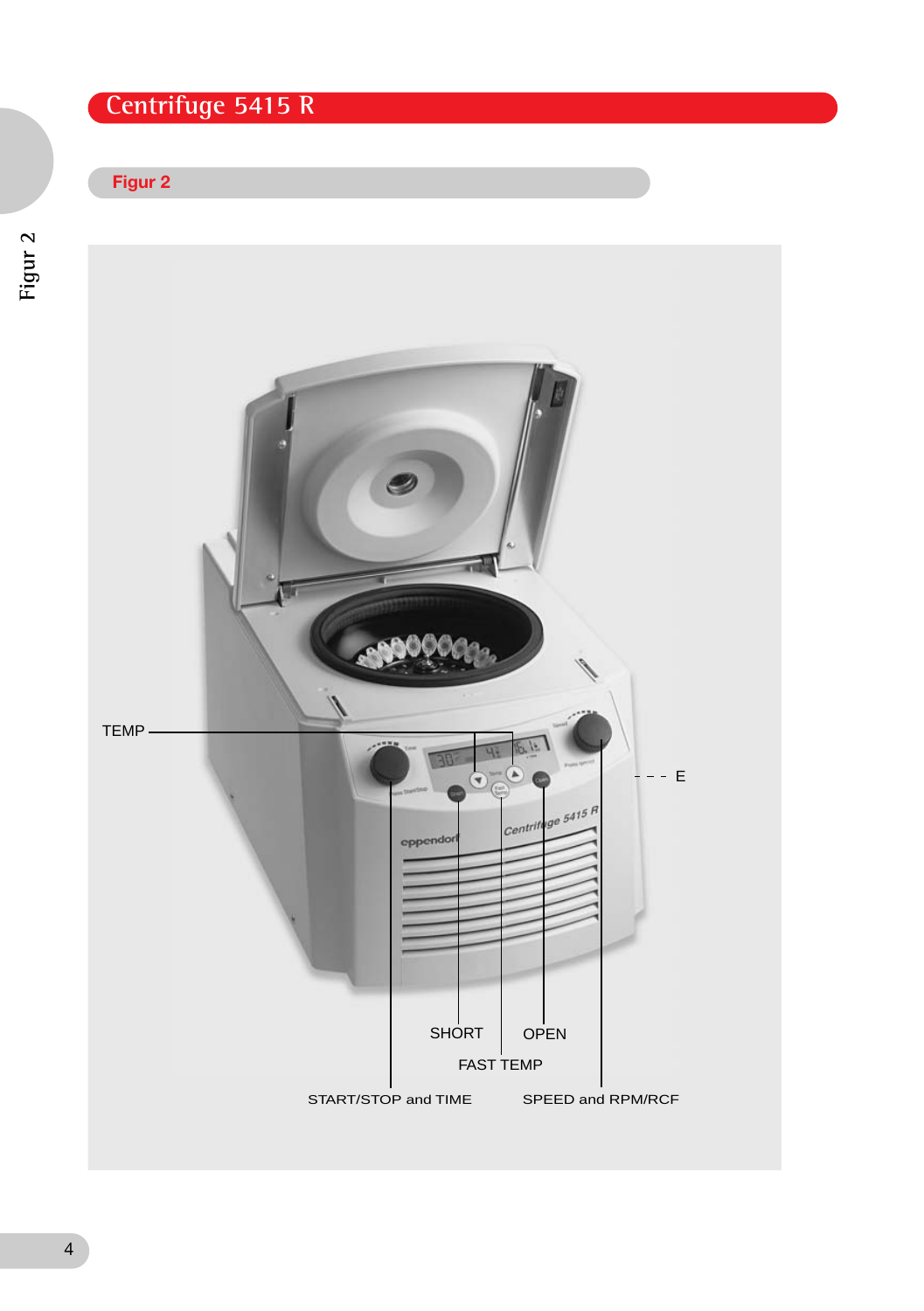## **Contents**

| 1                                                                                                |                                                                                                                                                                                                                                |  |
|--------------------------------------------------------------------------------------------------|--------------------------------------------------------------------------------------------------------------------------------------------------------------------------------------------------------------------------------|--|
| $\mathbf{2}$                                                                                     |                                                                                                                                                                                                                                |  |
| 3<br>3.1<br>3.2<br>3.3<br>3.4<br>3.5<br>3.6<br>3.7<br>3.8<br>3.9<br>3.10<br>3.11<br>3.12<br>3.13 |                                                                                                                                                                                                                                |  |
| 4<br>4.1<br>4.2<br>4.3<br>4.4<br>4.5<br>4.6                                                      |                                                                                                                                                                                                                                |  |
| 5                                                                                                |                                                                                                                                                                                                                                |  |
| 6                                                                                                | Technical data enterpretational control of the data of the set of the set of the set of the set of the set of the set of the set of the set of the set of the set of the set of the set of the set of the set of the set of th |  |
| 7                                                                                                |                                                                                                                                                                                                                                |  |

# Contents **Contents**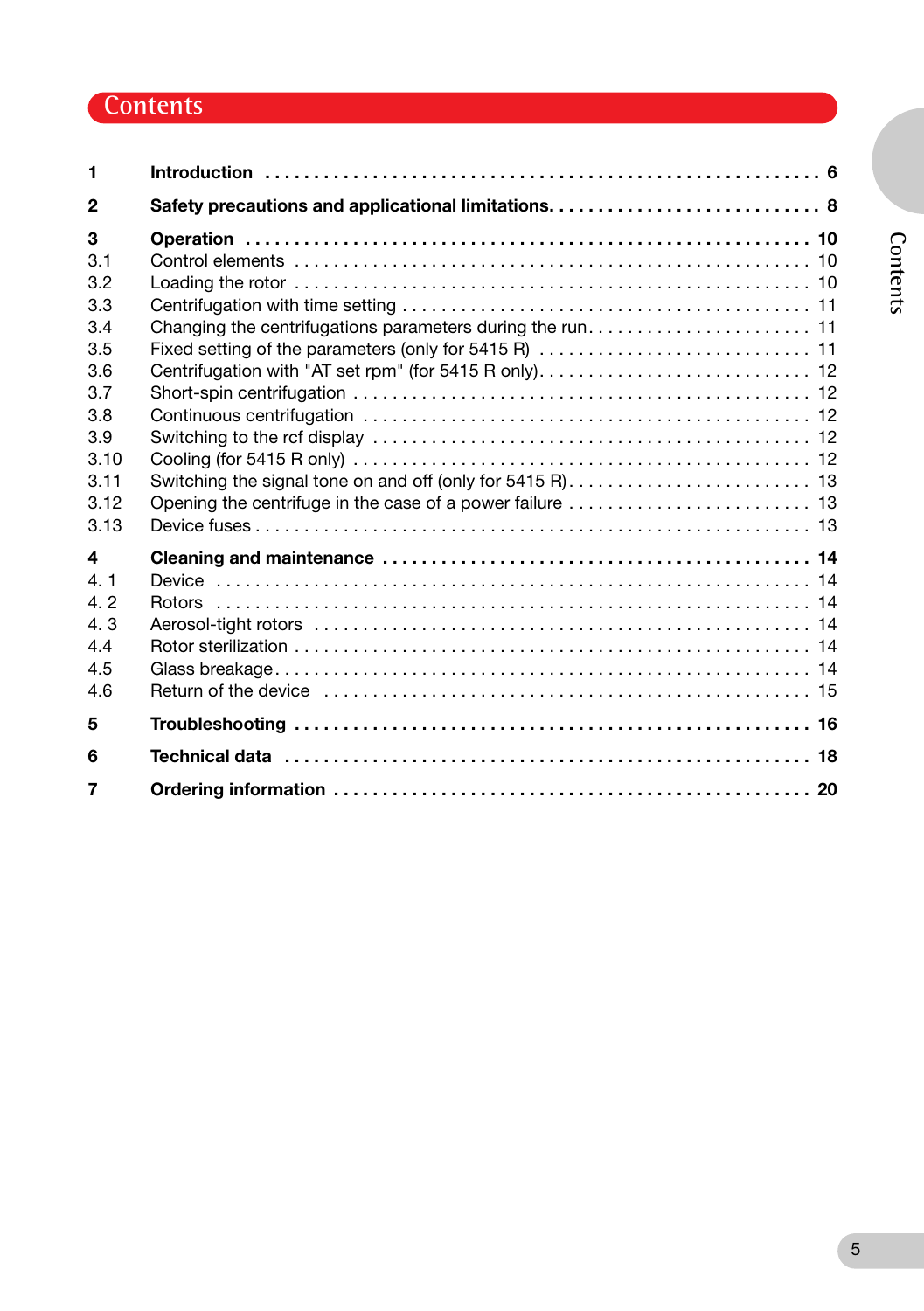## **1 Introduction**

The Centrifuge 5415 D is a non-refrigerated bench-top centrifuge and the Centrifuge 5415 R is a refrigerated bench-top centrifuge. Both are used in research and routine laboratories in the biosciences, industry, clinics and chemistry.

With their space-saving design and user-friendly operating concept, these centrifuges are ideal for everyday routine tasks.

In both devices 24 or 36 Eppendorf micro test tubes can be centrifuged simultaneously in a 45° fixed-angle rotor at 16,100 rcf (13,200 rpm).

The basic functions can be selected using the "SHORT" key and the "TIME" and "SPEED" dial. The values appear in the display in digital form.

#### **Before starting up Centrifuges 5415 D / R for the first time, please read the instruction manual. The latest version of the manual and the safety instructions in your language can be found on the Internet at www.eppendorf.com.**



This sign is found on your centrifuge and on several pages in the operating manual. Texts labeled with this sign contain safety notes. Read these safety precautions before using the centrifuge for the first time.

#### **1.1 Delivery package**

- 1 Centrifuge 5415 R (w/o rotor ) Order No. 22 62 140-8 or
- 1 Centrifuge 5415 D (with rotor) Order No. 22 62 120-3 or
- 1 Centrifuge 5415 D (w/o rotor) Order No. 22 62 121-1 with
- 1 Main power cable
- 1 Instruction manual
- 1 Rotor key
- 1 Set of fuses

#### **1.2 Setting up the device**



Place the centrifuge onto a stable, horizontal work surface. Ensure that the working environment is well ventilated! According to the requirements of the EN 61010-2-020 standard, a safety distance of 30 cm must be observed around the centrifuge during operation. No objects whose destruction may cause damage should be positioned in this space.

Please remove the transport safety device from the rotor chamber and keep it in a safe place in case the centrifuge should be transported in the future.

If you have ordered a Centrifuge 5415 D including a rotor, first remove the upper transport retaining ring, open the rotor lid by pulling on the shiny button. Loosen the rotor with the provided rotor key and pull it off. If the rotor sits tightly, push the rotor edge downwards. Now remove the lower transport retaining ring from which the flagging strips hang.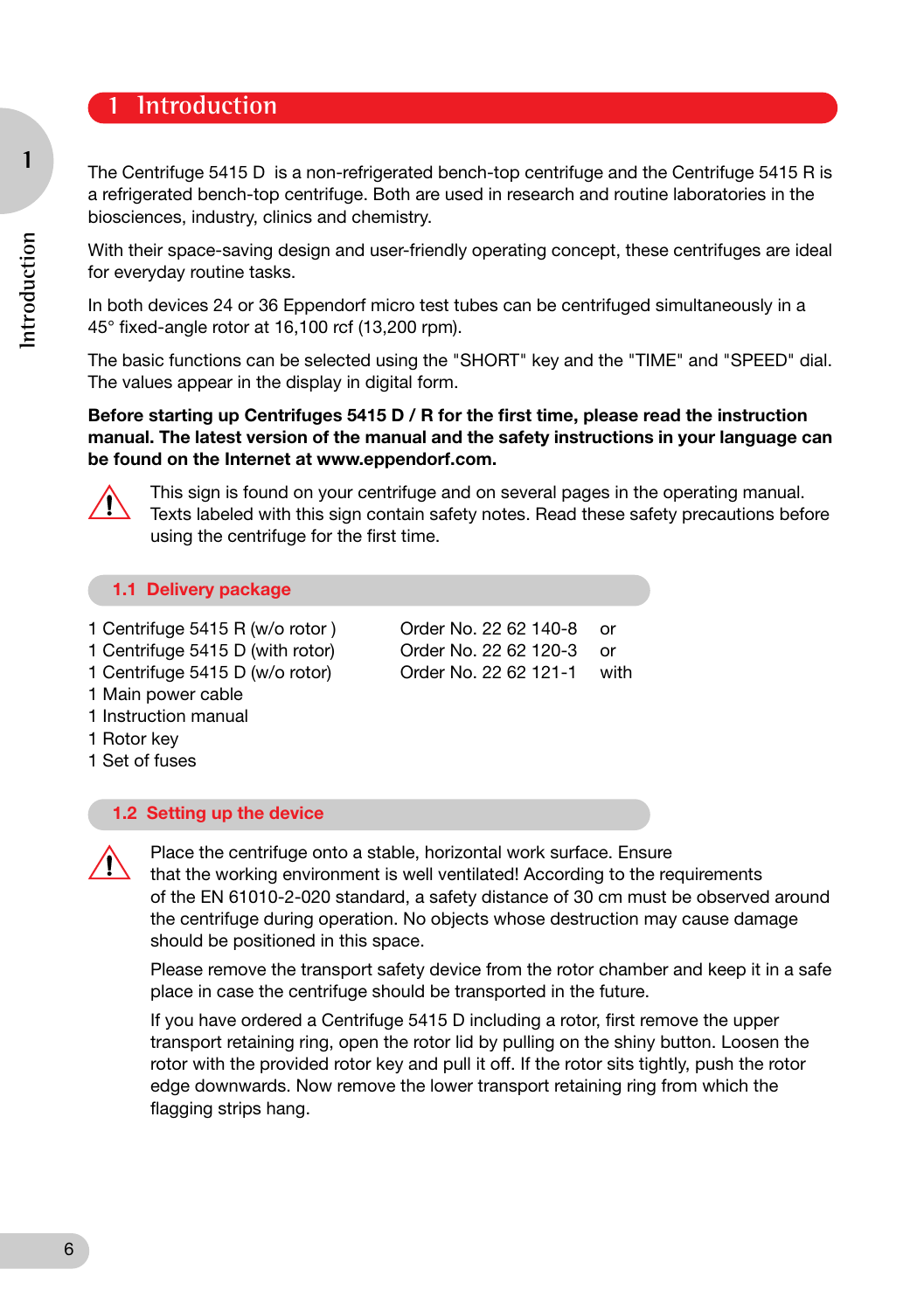**1**

## **1 Introduction**

In order to prevent seal damage caused by false transport, the Centrifuge 5415 R may first be switched on 4 hours following installation.

Mains power and frequency must be in agreement with the information given on the device identification plate.

| Fuse protection in the device: 5415 D / R |        | 230 V | 2.5 A time-lag            |
|-------------------------------------------|--------|-------|---------------------------|
|                                           | 5415 D | 120 V | 5.0 A time-lag (UL fuse)  |
|                                           | 5415 R | 120 V | 6,25 A time-lag (UL fuse) |

Now connect the centrifuge to the power source and switch it on on the right side. Insert the rotor and screw it tight with the rotor key.

The centrifuge is ready to operate when the digits appear in the display field.

Please don't move the centrifuge while the rotor is running.

#### **Check that the rotor is sitting correctly prior to the first start.**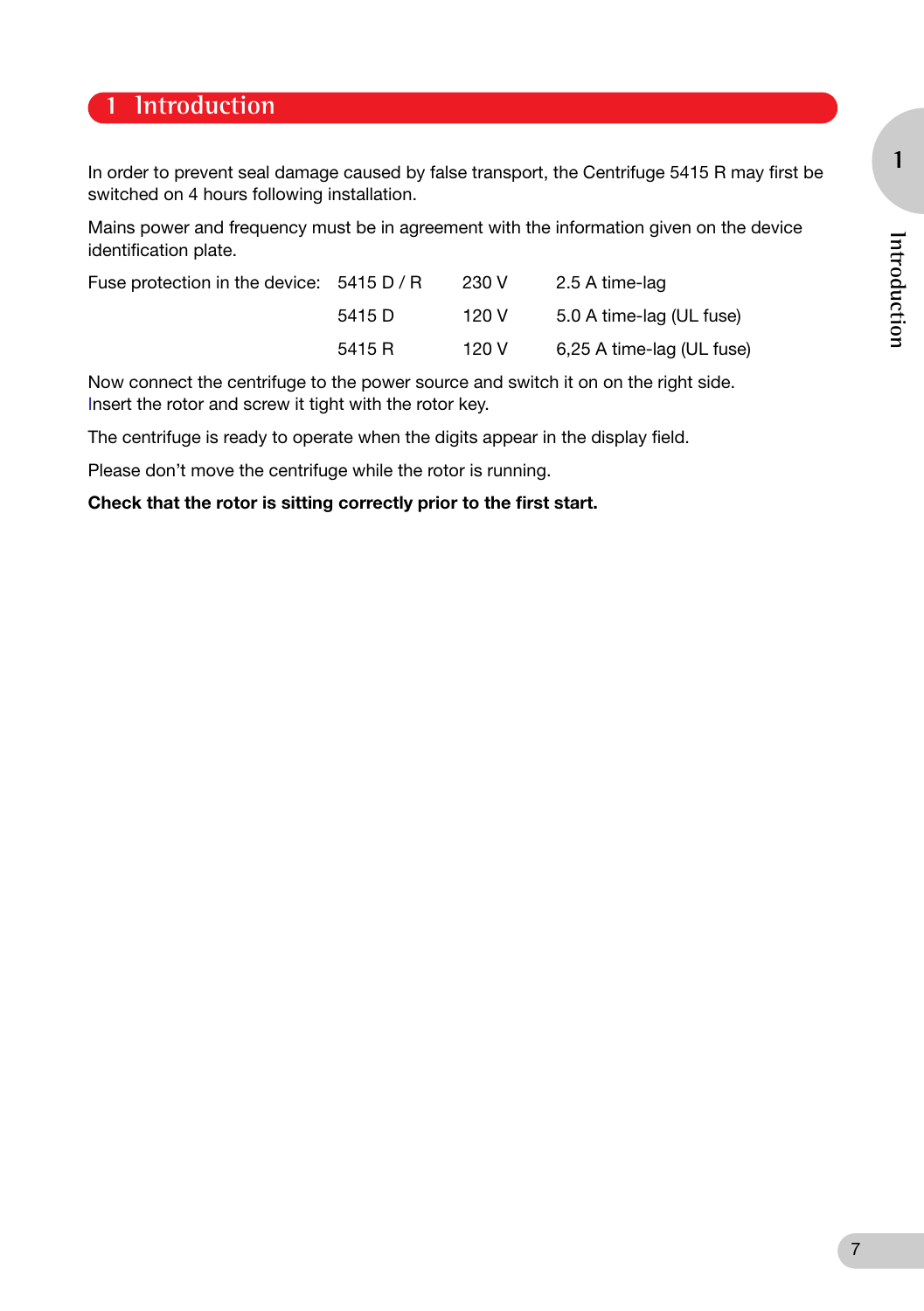## **2 Safety precautions and applicational limitations**



**2**

For your own personal safety, please observe the following safety precautions:

The rotor and the rotor lid must always be correctly fastened. Centrifugation may only be carried out with a tightly fastened rotor.

Before each centrifugation operation, it is important to check whether the rotor has been tightened up to specification. To do this, place the rotor key supplied on the rotor nut and turn it clockwise until the rotor nut is firmly tightened up. Then push the polypropylene rotor lid with the seal onto the rotor nut or screw the aluminum rotor lid on tightly.

The rotor must be loaded symmetrically. Opposing tubes should be of the same type and should be filled equally.

Rotors with significant traces of corrosion or indications of mechanical damage may not be used. Please inspect the accessories regularly.

Rotors are high-quality components that must be able to withstand extreme mechanical strain. Aluminium rotors are protected against corrosion caused by commonly-used laboratory chemicals by means of an electrolytic coating, although this protection cannot be fully guaranteed.

Please ensure that the rotor is protected from mechanical damage. Even slight scratches and cracks can cause severe material damage to the rotor interior. Avoid damage caused by aggressive chemicals, including concentrated and mild alkalis, concentrated acids, solutions containing mercury ions, copper ions and other heavy-metal ions, chlorinated hydrocarbons, concentrated saline solutions and phenol. In the event of contamination caused by aggressive agents, the rotor must be cleaned immediately with a neutral detergent.

Rotors, caps or buckets having suffered chemical or mechanical damage or which have exceeded their maximum useful life may no longer be used!

Centrifuges must be correctly installed and used. Repairs may be performed only by an Eppendorf authorized service technician. Only original rotors and spare parts from Eppendorf may be used.

When transferring from a **cold room** to a normal laboratory, the Centrifuge must either be run warm for 30 minutes in the cold room or it must be allowed to warm up for at least three hours in the laboratory before connecting it to the power source to prevent damage caused by condensation.

When handling toxic or radioactive liquids or pathogenic bacteria belonging to Risk Group II (see World Health Organisation: "Laboratory Biosafety Manual"), observe national regulations. If such liquids are spilled in the rotor or the rotor chamber, the centrifuge must be cleaned thoroughly and properly. Before using cleaning and disinfecting methods other than those specified in Chaper 4 "Maintenance and cleaning", please check with the manufacturer that these methods do not damage the centrifuge.

Before centrifugation, all the tubes should be subjected to a visual inspection for material damage. Damaged tubes must not be centrifuged, as if tubes break, there may be further damage to the centrifuge and its accessories in addition to loss of the sample.

A liquid density of 1.2 g/ml must not be exceeded at the maximum rotational speed.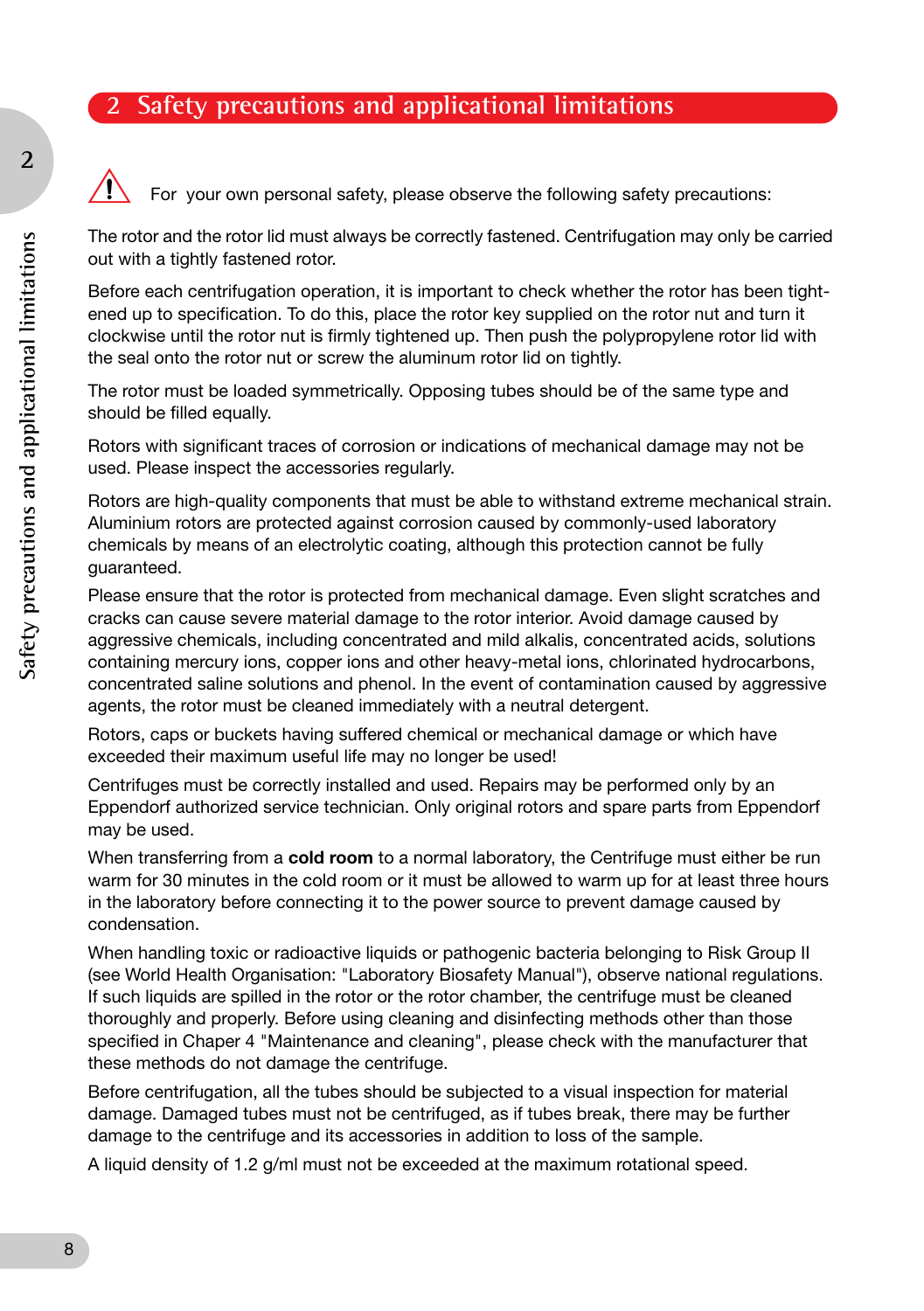## **2 Safety precautions and applicational limitations**

Sample tubes heat up over longer run times. Observe the limiting data regarding the loadbearing capacity of the centrifuge, as specified by the manufacturer.

The use of organic solvents (e.g. chloroform, phenol) may have an adverse effect on the stability of plastic test tubes.

Close the tube lids properly when centrifuging. Open tube lids can be torn off during centrifugation and damage the centrifuge.

When closing the centrifuge lid be sure that your fingers are not beneath the lid. They may otherwise become stuck.

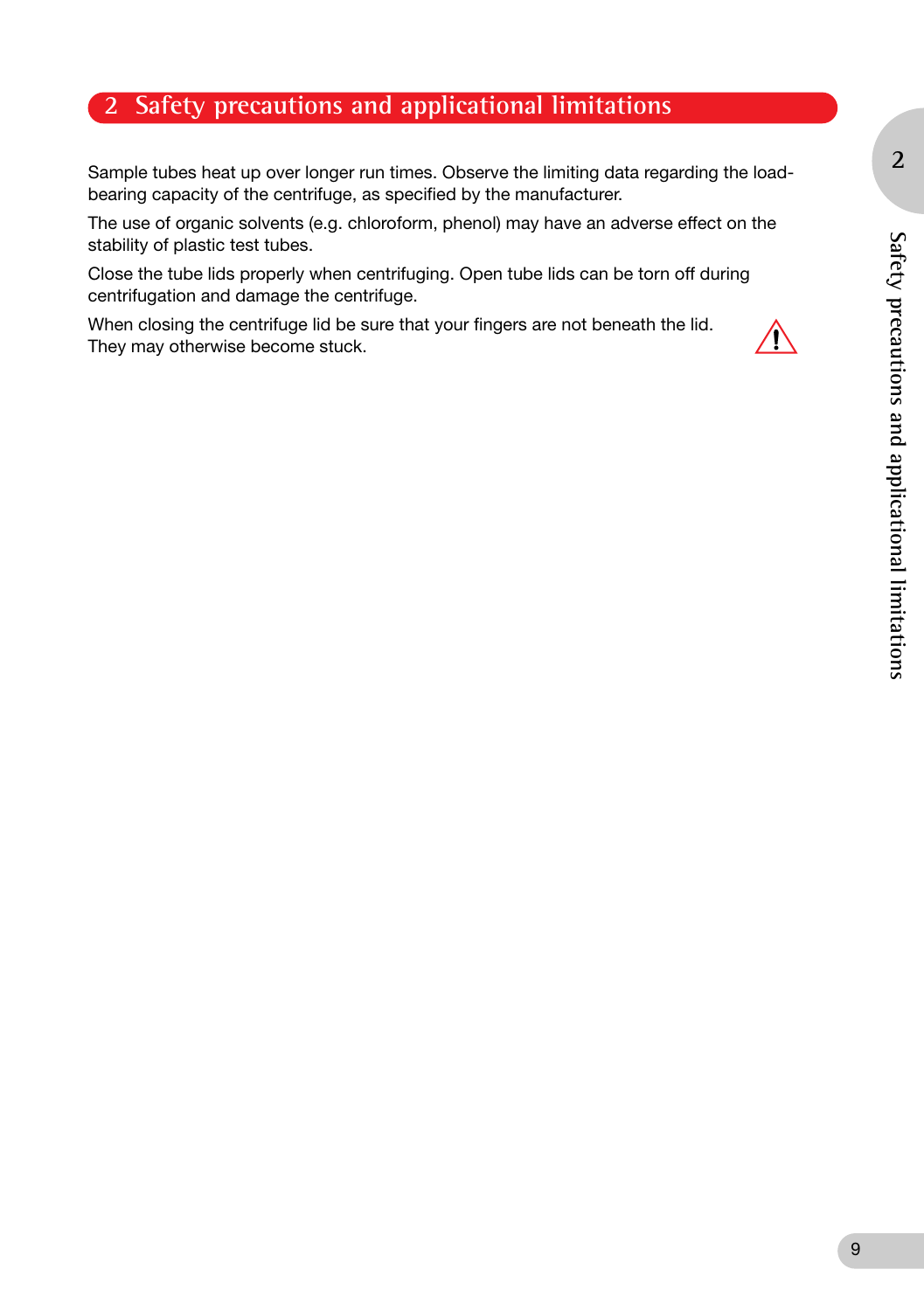## **3 Operation**

#### **3.1 Control elements**

See the front view of the device, found on the fold-out page at the front of this manual:

| <b>TIME</b>       | - Turn time-selection dial                 |
|-------------------|--------------------------------------------|
| <b>START/STOP</b> | - Press time-selection dial                |
| <b>TEMP</b>       | - Temperature-selection keys (only 5415 R) |
| <b>SHORT</b>      | - Short-spin key                           |
| <b>FAST TEMP</b>  | - Preliminary cooling run key (only 5415 R |
| <b>SPEED</b>      | - Turn speed-selection dial                |
| <b>RPM/RCF</b>    | - Press speed-selection dia                |
|                   |                                            |

- **– OPEN** To open the lid (only 5415 R)
- Rotor with 24 or 36 bores for microcentrifuge tubes
- **–** Rotor lid with central fastening button
- **–** Mains power switch (right-hand side)
- **–** Mains power socket with fuse element (5415 D rear, 5415 R right-hand side)
- **–** Identification plate with power supply values (rear)
- **E** Emergency lid release, for 5415 D on the base of device, with cord; for 5415 R with rotor key from right.

#### **3.2 Loading the rotor**

The micro test tubes with a nominal volume of up to 2.0 ml are loaded into the bores of the rotor. The test tubes are positioned in pairs opposite each other and should each contain roughly the same amount of sample.

The specifications for the maximum permitted weight per bore apply to the adapter + test tube + contents.

In order to minimize air friction and noise, the rotor should not be operated without the rotor lid.



The lid must be replaced where there are visible indications of change or damage to the lid.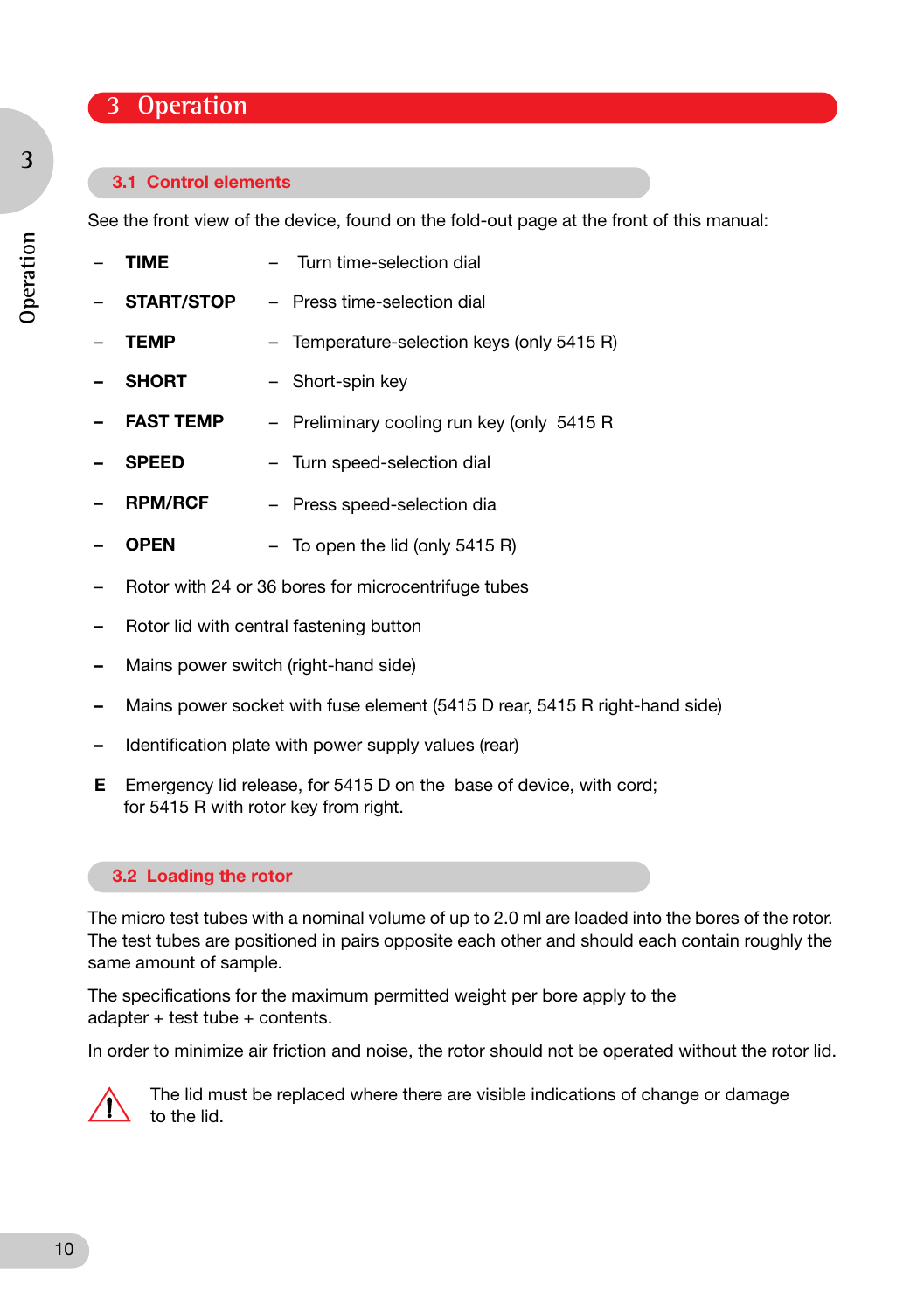**3**

## **3 Operation**

#### **3.3 Centrifugation with time setting**

Switch on the power supply. The nominal values from the last run appear in the display. Load the rotor **symmetrically.** Attach the rotor lid and close the lid of the centrifuge.

| <b>TEMP</b>  | To set temperature preselection (only 5415 R)                                  |
|--------------|--------------------------------------------------------------------------------|
| <b>TIME</b>  | To modify the run time.                                                        |
| <b>SPEED</b> | To modify the speed in increments of 200 rpm or in rcf.                        |
| <b>START</b> | To start the run. The $\blacksquare$ symbol flashes when the rotor is running. |
| <b>STOP</b>  | To abort the run.                                                              |

The remaining time appears in the display during the run.

When the time is changed during a run, the time which has already elapsed is taken into account.

The last minute is counted down in seconds.

After the set time has expired, the centrifuge stops automatically. If the time is modified during the braking phase, the centrifuge accelerates to the nominal rotational speed.

#### **3.4 Changing the centrifugation parameters during the run**

#### **5415 R:**

Time setting, rotational speed and temperature can first be changed during the run after pressing the SHORT key, in order to prevent unintentional adjustment of the parameters during the run. To do this, briefly press the SHORT key until the display begins to blink. You can set the new centrifugation parameters using the TIME and SPEED dials and the TEMP keys. The new centrifugation parameters are adopted after 5 seconds.

#### **5415 D:**

Time setting, rotational speed and temperature can be changed during the run using the dials. The new nominal rotational speed is adopted 2 seconds after the change. A time change during the braking phase results in renewed acceleration toward the nominal rotational speed.

#### **3.5 Fixed setting of the parameters (only for 5415 R)**

In order to also secure the centrifugation parameters against unintentional adjustment during the rest period, it is possible with the Centrifuge 5415 R to fix the desired parameter settings. To do this, simultaneously press the SHORT and OPEN keys for at least 5 seconds with the centrifuge lid open. After 5 seconds the dial adjustment will be deactivated and the centrifugation parameters secured against unintentional adjustment. The fixed setting of the centrifuge parameters will be represented by a pictogram  $\bigoplus$  in the Centrifuge 5415 R. The set parameters can no longer be adjusted, neither during the run or in the rest period. A centrifuge run can also be started or ended using START/STOP. It is also possible to switch the signal tones and RCF switchover on and off.

In order to reactivate the dial adjustment, simultaneously press the SHORT and OPEN keys for at least 5 seconds. The pictogram  $\mathbf{u}'$  appears in the display.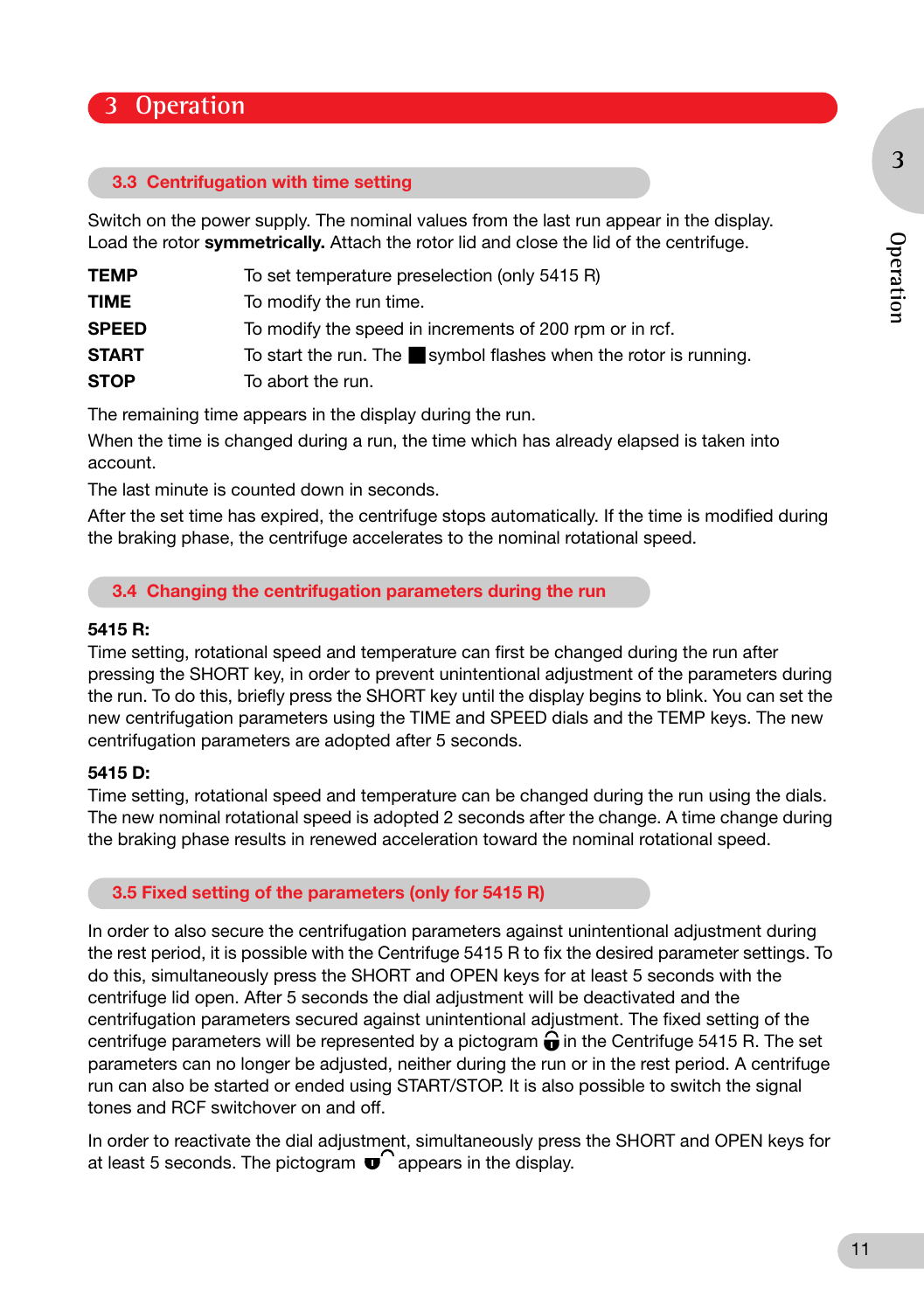## **3 Operation**

#### **3.6 Centrifugation with "AT set rpm" (for 5415 R only)**

With the Centrifuge 5415 R it is possible to start the centrifugation time countdown when the preselected rotational speed has been achieved ("At set rpm").

Pressing the START / STOP key for more than 2 seconds while the centrifuge lid is open results in a switch to "At set rpm" mode, represented by the  $\chi$  pictogram.

In order to leave the "At set rpm" mode again and to start the centrifugation time countdown immediately after starting the centrifuge, press the START/STOP key again with the centrifuge lid open for more than 2 seconds until the  $\leq$  pictogram appears.

#### **3.7 Short-spin centrifugation**

The SHORT key activates a short-spin run at a preset rotational speed or at maximum speed for as long as the key is held down.

| <b>SHORT</b> | - If the centrifuge lid is closed and you press the key for longer than 2 s,<br>the centrifuge will switch the mode to short spin at preselected or<br>maximum speed.                                                             |
|--------------|-----------------------------------------------------------------------------------------------------------------------------------------------------------------------------------------------------------------------------------|
|              | - If the centrifuge lid is open and you press the key for longer than 2 s,<br>the centrifuge will switch the mode from "maximum speed" to<br>"preselected speed" and vice-versa.                                                  |
| SHORT        | - If the centrifuge lid is open and you press the key briefly, the mode<br>you have selected will be displayed                                                                                                                    |
|              | Short-spin centrifugation at maximum speed<br>13 t                                                                                                                                                                                |
|              | 1 – 13 t Short-spin centrifugation at preselected speed.                                                                                                                                                                          |
|              | - a short-spin run which has already been interrupted can be continued<br>by pressing this key, if the centrifuge has not yet come to a standstill.<br>This may be done three times in total. After this, the lid must be opened. |
|              | 3.8 Continuous centrifugation                                                                                                                                                                                                     |
| TIME         | Using the keys, set the dial to above 99 min or below<br>0.5 min to display 00 $(=\infty)$ . The time is counted upwards in minutes.                                                                                              |
| <b>STOP</b>  | To end continuous operation.                                                                                                                                                                                                      |

#### **3.9 Switching to the rcf display**

**SPEED** If the Speed key is pressed, the rpm and rcf values appear alternately in the display.

#### **3.10 Cooling (only for 5415 R)**

Using the **TEMP** keys, it is possible to set the nominal temperature between 0 °C and + 40 °C. The nominal temperature can also be changed during the run. When the nominal temperature that has been set has been reached, a deviation in excess of  $\pm$  3 °C will be indicated by a flashing temperature display.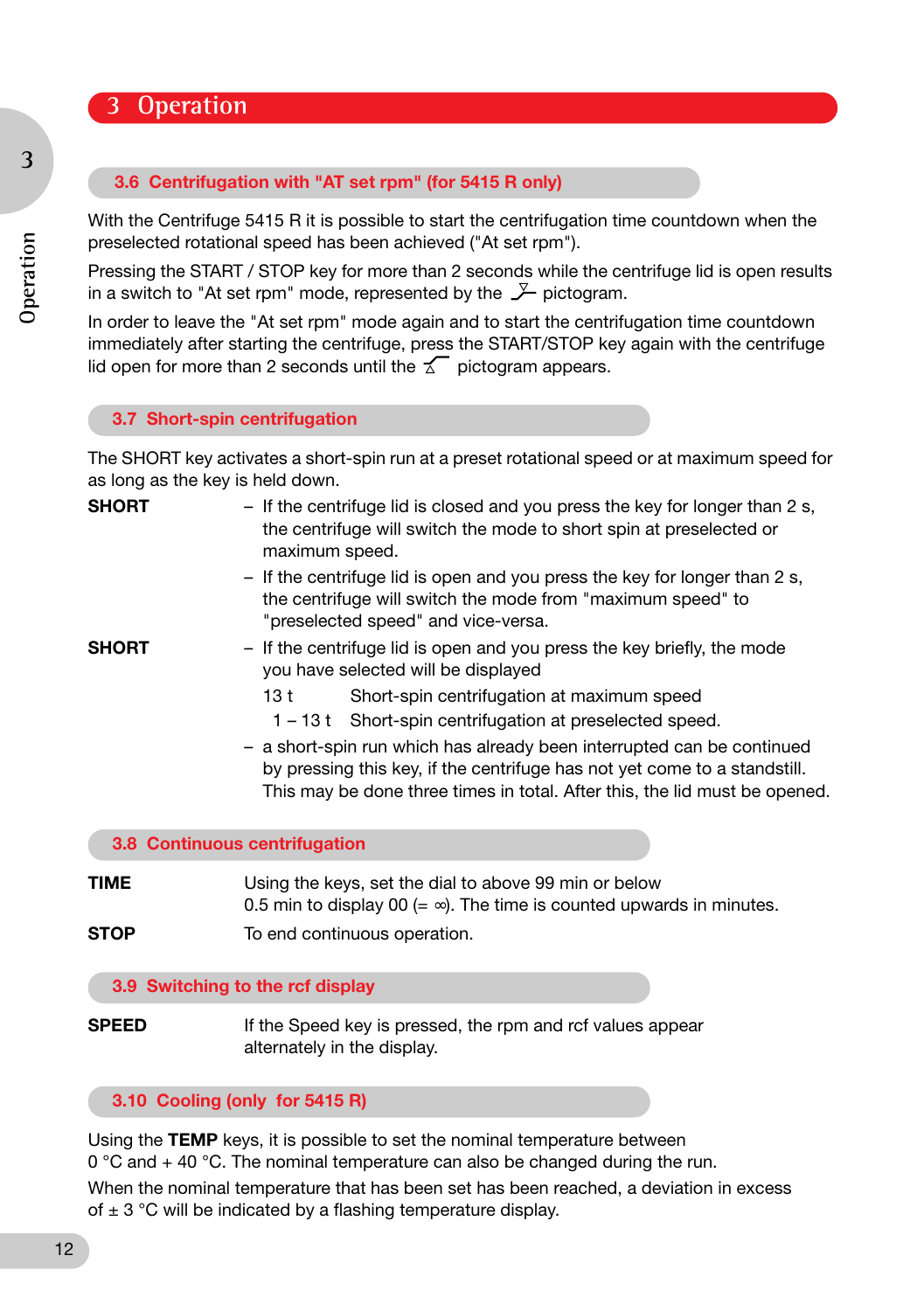**3**

## **3 Operation**

If the temperature deviates by more than 5 °C after the nominal temperature has been reached, the centrifuge switches off and "err 18" appears in the display.

**Fast TEMP** starts a temperature-control run at a rotor-specific speed. It enables the new, preselected temperature to be attained rapidly in the rotor. (Cooling down from room temperature to 4 °C takes max. 16 minutes.) The run can be stopped automatically or by pressing the **Stop** key.

**Standby cooling:** With the lid closed, the rotor chamber is cooled down to the preselected nominal temperature before or after the run, on condition that this temperature is below the ambient temperature. Likewise, Centrifuge 5415 R maintains the temperature after a run when the lid remains closed, temperature adaptation is slow. The nominal temperature appears in the display.

If the centrifuge is not used for longer than eight hours, or if the lid is not opened for this period, the refrigeration function switches off in order to protect the device. The actual temperature in the rotor chamber appears in the display. The desired temperature can be rapidly reattained via **Fast TEMP**.

Remove condensation water or ice (by thawing) from the rotor chamber at regular intervals using a soft, absorbent cloth.

**Note:** For problem-free operation at room temperatures below 18 °C, a warm-up time of approximately one hour is necessary.

#### **3.11 Switching the signal tone on and off (only for 5415 R)**

Press the OPEN key for longer than 2 seconds with the lid open. This switches the signal tone on or off alternately. The switched on signal tone is represented by the pictogram  $\Box$ ).

#### **3.12 Opening the centrifuge in the case of a power failure**



Unplug the device. Wait until the rotor comes to a standstill.

(This may take up to 5 minutes!)

The emergency lid release of the 5415 D is activated by pulling a cord on the base of the device:

A small white plastic button is located in the ground plate behind the front, right-hand suction foot. (see "E" on the fold-out page at the front of this manual). Pull out this button and pull the cord vertically downwards.

#### **Emergency lid release 5415 R:**

Remove the round stopper on the right-hand side of the housing. Insert the rotor key provided through the bore that has been vacated. The centrifuge lid is released by rotating to the left.

#### **3.13 Device fuses**

The fuse holder of the 5415 D is located below the mains plug.

The fuse holder of the 5415 R is located on the left of the main switch.

These holders may be pulled out backwards and the two fuses may be replaced (see Ordering information).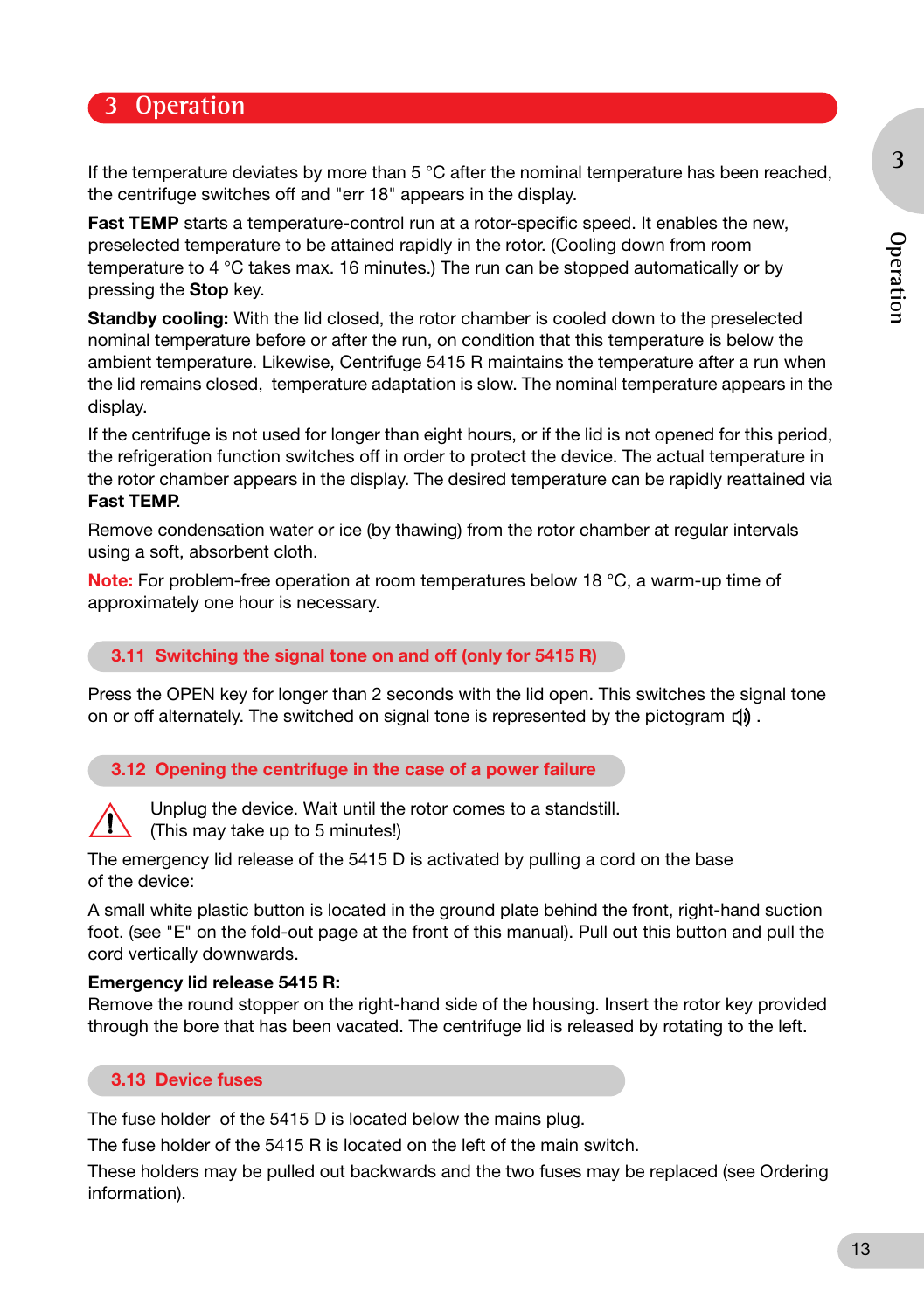## **4 Cleaning and maintenance**

#### **4. 1 Device**

The outer surfaces of the centrifuge and the rotor chamber should be cleaned once a month using a warm detergent. Before doing so, disconnect the main power plug. Remove the rotor and clean separately. The rotor chamber should only be cleaned using a moist cloth. Only **neutral** agents may be used for cleaning (e.g. Extran<sup>®</sup> neutral, RBS<sup>®</sup> neutral or Teepol<sup>®</sup> 610 S) and disinfecting (e.g. Bacillol<sup>®</sup> AF, Meliseptol<sup>®</sup> or Perform<sup>®</sup>). Please ensure that no liquid enters the slit on the outlet of the motor shaft.

If condensation water collects in the rotor chamber, dry the chamber using a soft, absorbent cloth.

Switch off the centrifuge after use and leave the lid open.

#### **4. 2 Rotors**

Rotors must be cleaned at regular intervals in order to prevent that centrifugation residue causes material changes. The rotor must be removed to do this. In the case of a tightly stuck rotor, push the rotor downwards on one side. Please check the rotor bores for residue and corrosion. The rotor is then inserted again and screwed tight with the supplied rotor key.

#### **Please check the rotor and rotor bores regularly for corrosion and mechanical damage!**



Centrifugation should not be carried out with damaged rotors.

#### **4. 3 Aerosol-tight rotors**

In the case of the aerosol-tight rotor FA-45-24-11, the rotor lid should be replaced with signs of wear. Regular care of the sealing ring is necessary to protect the rotors.

The aerosol-tight rotor may not be stored with tightly closed lid!

#### **4.4 Rotor sterilization**

All rotors are autoclavable (121 °C, 20 min).

Aerosol-tight rotor lids should be replaced every 10 autoclaving cycles.

#### **4.5 Glass breakage**

When centrifuging glass tubes, please observe that high speeds/rcf's increase the risk of glass breakage. Please follow the manufacturer's instructions concerning the maximum speed/rcf of centrifuge tubes. In the event of glass breakage, carefully remove all splinters from the rotor, the buckets, the adapters and the rotor chamber. You may need to replace the rubber mats and adapters to prevent further damage.

Fine splinters of glass may otherwise scratch the surface of the rotors and buckets, reducing their resistance to chemicals. The air turbulences within the rotor chamber produce a very fine black powder of abraded metal. In addition to causing damage to the rotor chamber, rotor, buckets and adapters, the powder also contaminates the samples.

Check the rotor bores regularly for residues and damage.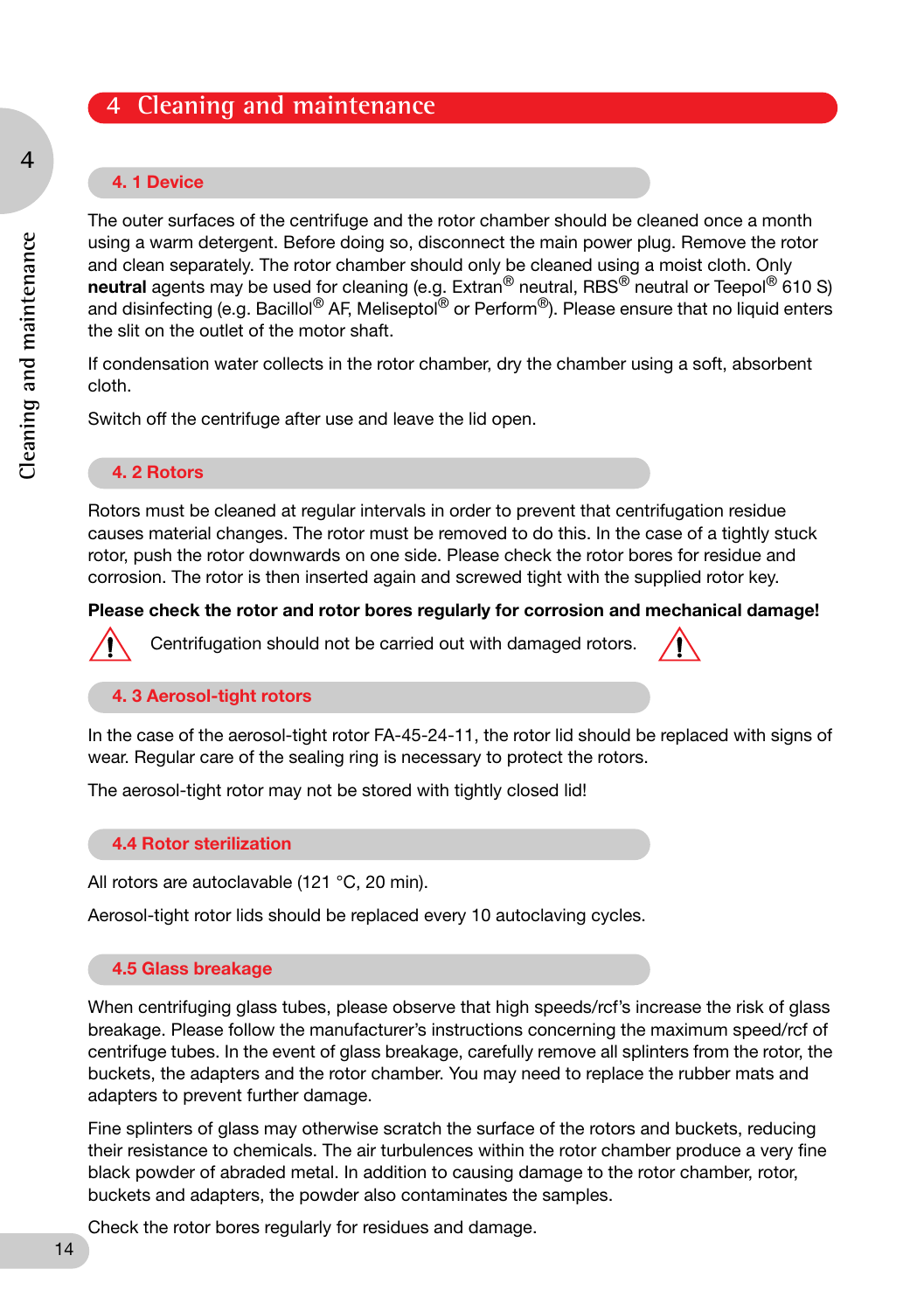## **4 Cleaning and maintenance**

#### **4.6 Return of the device**

When returning centrifuges, please ensure that the devices have been fully decontaminated and do not thereby present a health risk to our Service staff.

You will find additional information and a blank of the decontamination confirmation at www.eppendorf.com. You can also enquire with your person responsible for lab safety regarding a suitable decontamination method.

Please fill out the decontamination confirmation and place it together with the device when it is to be sent back to Eppendorf.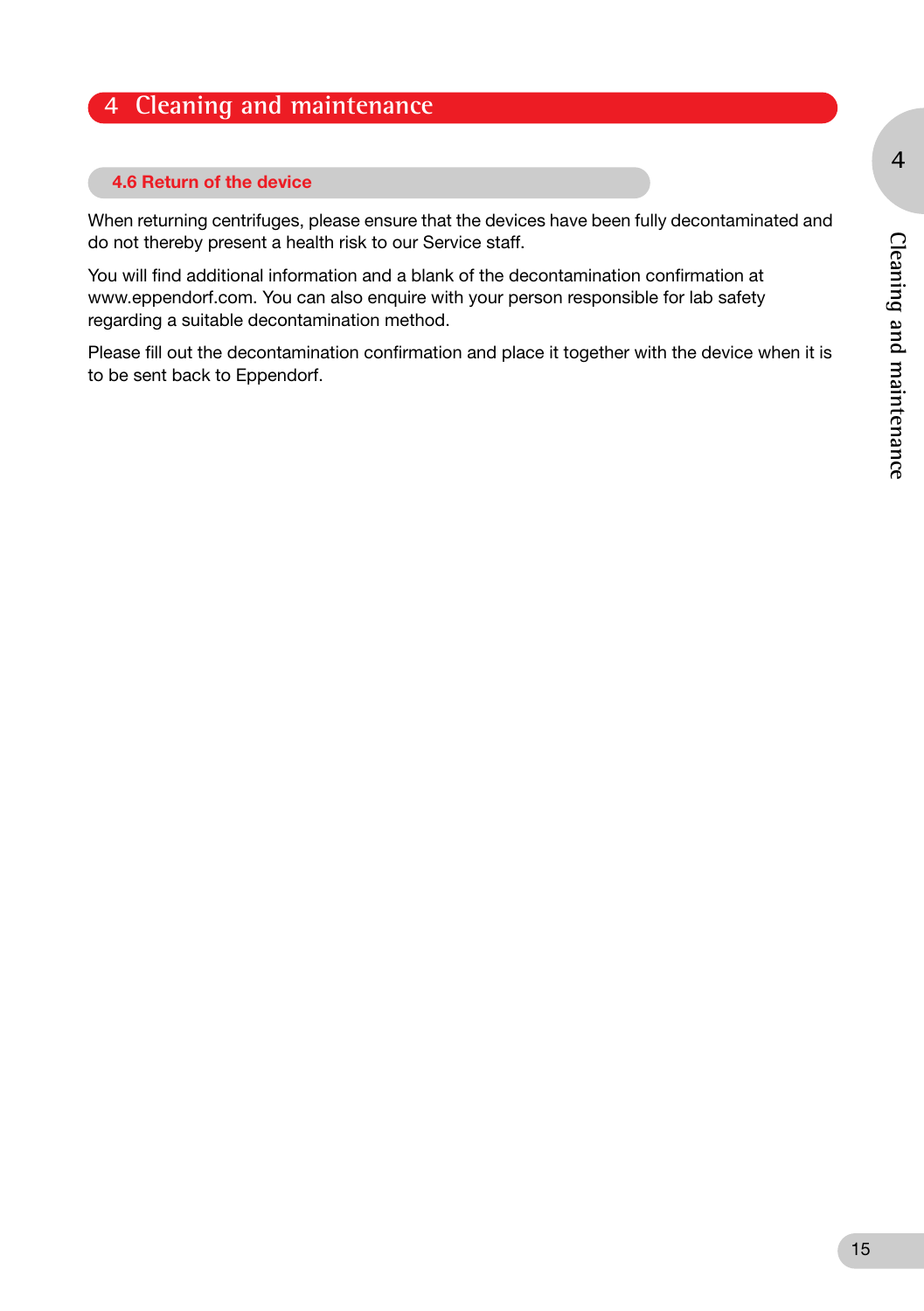# **5 Troubleshooting**

| Error                                                         | Cause                                                      | <b>Solution</b>                                                                                                           |  |
|---------------------------------------------------------------|------------------------------------------------------------|---------------------------------------------------------------------------------------------------------------------------|--|
| No display.                                                   | No main power<br>connection.                               | Plug in mains cable on both sides.                                                                                        |  |
|                                                               | Power failure.                                             | Check main power fuse of device<br>and of laboratory.                                                                     |  |
| Lid cannot be opened.                                         | Power failure.                                             | Emergency lid release<br>(see Sec. 3.12).                                                                                 |  |
|                                                               | Rotor is still running.                                    | Wait for the rotor to come to a<br>standstill.                                                                            |  |
| Centrifuge shakes<br>during acceleration.                     | Rotor not loaded<br>symmetrically.                         | Stop centrifuge run and load rotor<br>symmetrically.                                                                      |  |
|                                                               | Rotor lid does not open<br>correctly.                      | Stop centrifuge. Close the lid.                                                                                           |  |
| Centrifuge does not<br>start.                                 | Lid not closed.                                            | Lift the lid and close it again.                                                                                          |  |
| The centrifuge does not<br>restart in the Short-spin<br>mode. | Safety function to prevent<br>centrifuge from overheating. | Do not release key during<br>short-spin centrifugation.                                                                   |  |
| Flashing temperature<br>display (only 5415 R).                | Temperature deviation of<br>> 3 °C from nominal value.     |                                                                                                                           |  |
| Display LID                                                   | Lid latch not disengaged.                                  | Close lid correctly, press Start /<br>Stop or activate emergency lid<br>release (see Sec. 3.12).                          |  |
|                                                               | Lid latch not engaged.                                     | Lift up lid slightly and close it<br>again.                                                                               |  |
| <b>INT</b>                                                    | Power supply interrupted<br>during run.                    | Check main plug.<br>Repeat run.                                                                                           |  |
| <b>OFF</b>                                                    | Mains supply is switched off.                              |                                                                                                                           |  |
| Error 3                                                       | Errors in rotational speed<br>measurement system.          | Leave centrifuge switched on and<br>wait for 5 minutes. Repeat run.                                                       |  |
| Error 5                                                       | Lid switch.                                                | Wait for the centrifuge to come to<br>a standstill and open the lid. Then<br>close the lid and restart the<br>centrifuge. |  |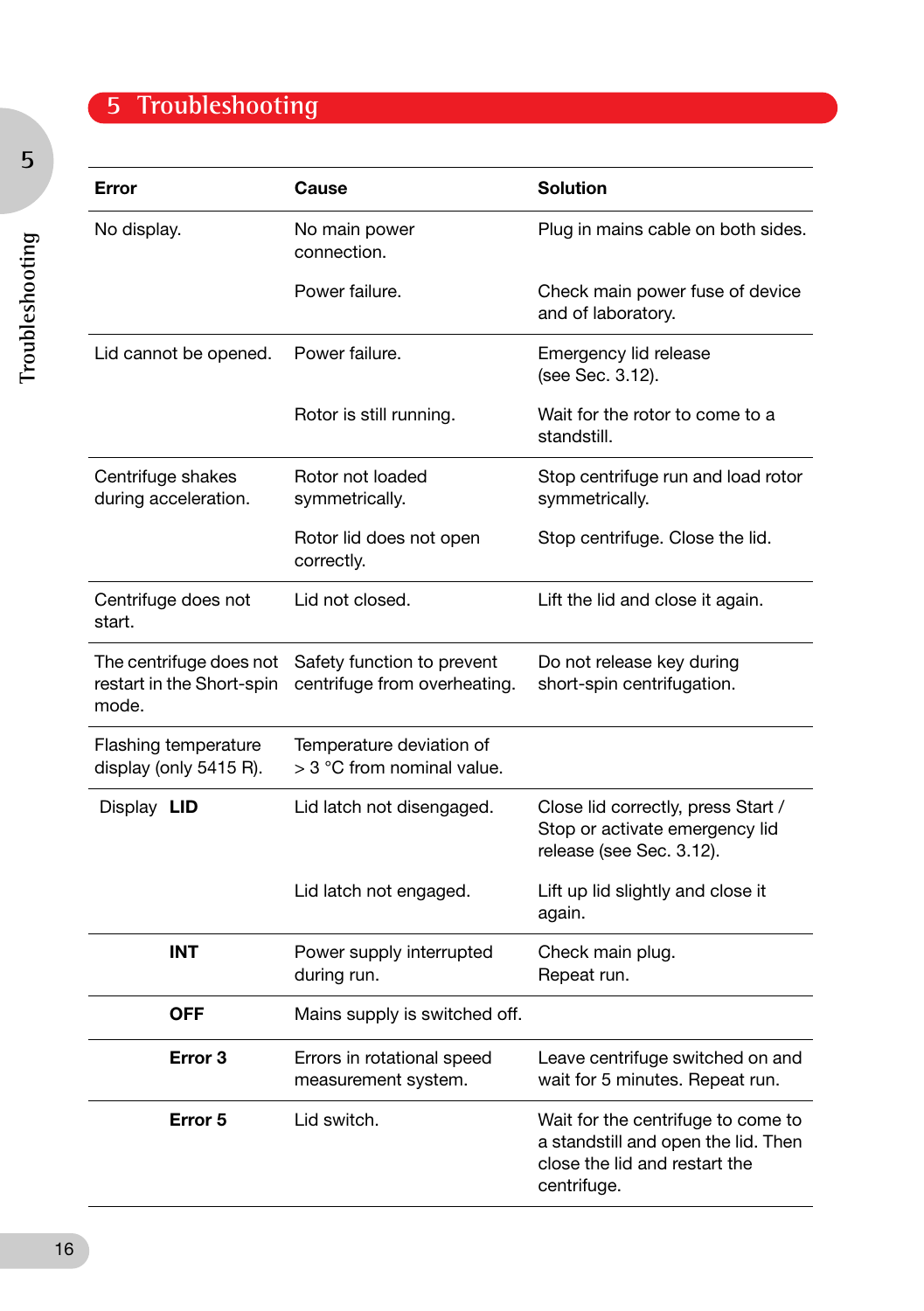## **5 Troubleshooting**

| Error |                             | Cause                                               | <b>Solution</b>                                           |
|-------|-----------------------------|-----------------------------------------------------|-----------------------------------------------------------|
|       | Error 6                     | Drive error.                                        | Repeat run.                                               |
|       | Error 7                     | Overspeed.                                          | Check whether rotor is positioned<br>correctly.           |
|       | Error 8                     | Rotor loose.<br>Drive error.                        | Tighten rotor.                                            |
|       | Error $9 - 25$              | Electronics error.                                  | Repeat run.                                               |
|       | Error 18<br>(only $5415$ R) | Temperature error.<br>$(\Delta \geq 5 \degree C)$ . | Switch off the centrifuge.                                |
|       | Error 19<br>(only $5415$ R) | Cooling circulation is<br>overheated.               | Make sure that the ventilation slit<br>is not obstructed. |
|       | Error 24<br>(only $5415$ R) | Error with cooling aggregate<br>(e.g. overheating). | After long period of operation:<br>Allow to cool.         |
|       |                             |                                                     | At the beginning of operation:<br>Contact Service.        |

If the solutions suggested here prove to be unsuccessful, please contact Brinkmann Service at 800-645-3050 in USA and 800-263-8715 in Canada.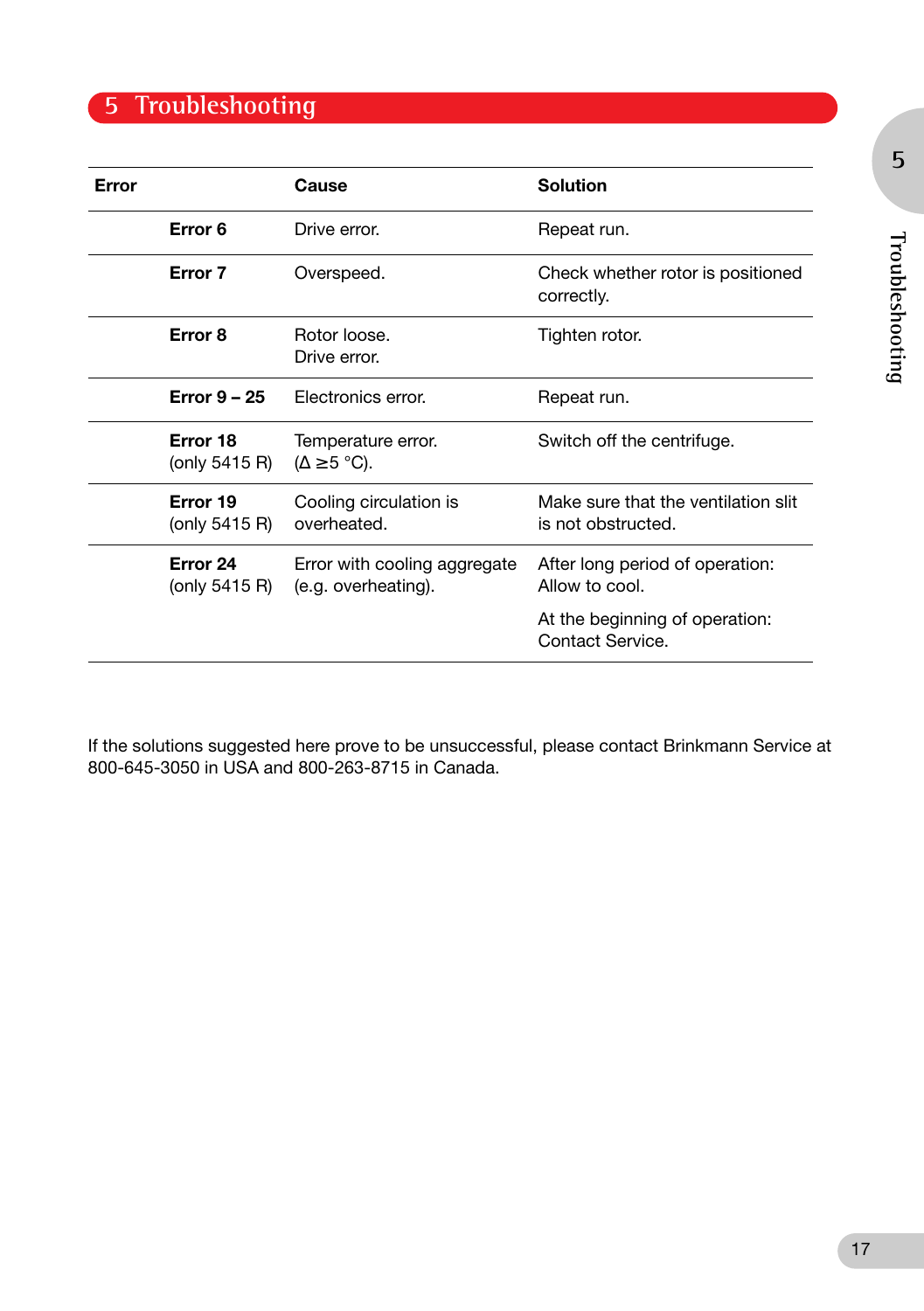## **6 Technical data**

### **Centrifuge 5415 D**

Power requirement: 180 W Max. rotational speed: 13,200 rpm Max. centrifugal force: 16,110 rcf

Max. kinetic energy: 3,100 Nm

Max. density of material to be centrifuged: 1.2 g/ml

Ambient temperature: 2 °C – 35 °C

Max. relative humidity:  $75\%$ 

Weight (without rotor): 8.5 kg

Acceleration time (230 V):  $<$  13 sec. Deceleration time:  $\leq 11$  sec.

Acceleration time (100 / 120 V): < 15 sec. Deceleration time:  $\leq 13 \text{ sec.}$ 

#### **Centrifuge 5415 R**

Power requirement: 300 W

Max. rotational speed: 13,200 rpm

Max. centrifugal force: 16,100 rcf

Max. kinetic energy: 3,100 Nm

Max. density of material to be centrifuged: 1.2 g/ml

Power supply: 230 V / 50 – 60 Hz  $120 V / 50 - 60 Hz$ see identification plate Max. load: 24 x 2.0 ml Safe-Lock Micro Test Tubes or 36 x 0.5 ml tubes Dimensions: Entertainment of the United States and Height: 230 mm Depth: 310 mm Width: 230 mm

Power supply: 230 V / 50 – 60 Hz 120 V / 50 – 60 Hz see identification plate

Max. load: 24 x 2.0 ml Safe-Lock Micro Test Tubes or 36 x 0.5 ml tubes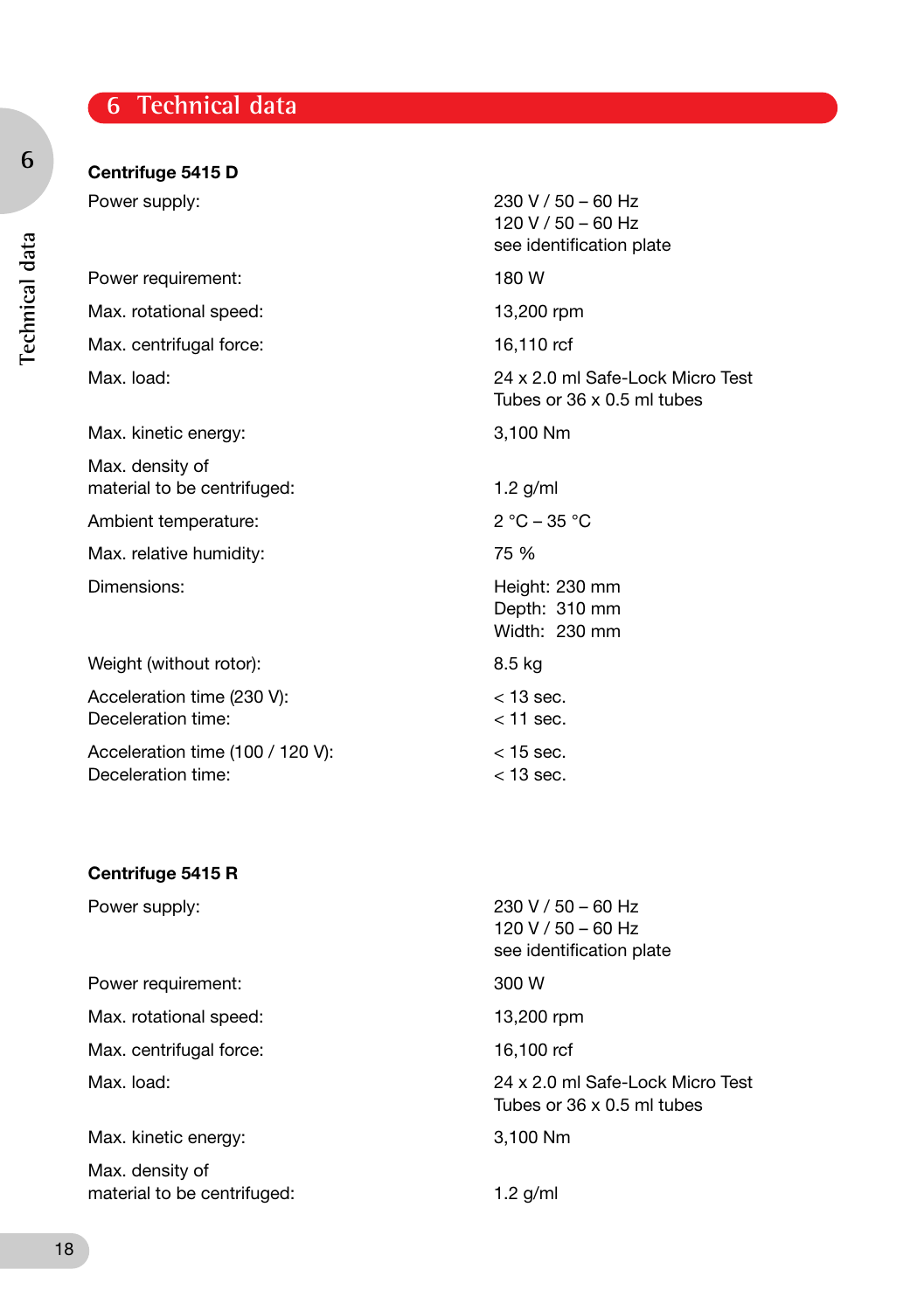## **6 Technical data**

| Ambient temperature:                                   | $2 °C - 35 °C$                                   |
|--------------------------------------------------------|--------------------------------------------------|
| Max. relative humidity:                                | 75 %                                             |
| Dimensions:                                            | Height: 249 mm<br>Depth: 450 mm<br>Width: 290 mm |
| Weight (without rotor):                                | 21.2 kg                                          |
| Degree of pollution                                    | 2                                                |
| Overvoltage category                                   | Ш                                                |
| Acceleration time (230 V):<br>Deceleration time:       | $<$ 13 sec.<br>$<$ 11 sec.                       |
| Acceleration time (100 / 120 V):<br>Deceleration time: | $<$ 15 sec.<br>$<$ 13 sec.                       |

Technical specifications subject to change!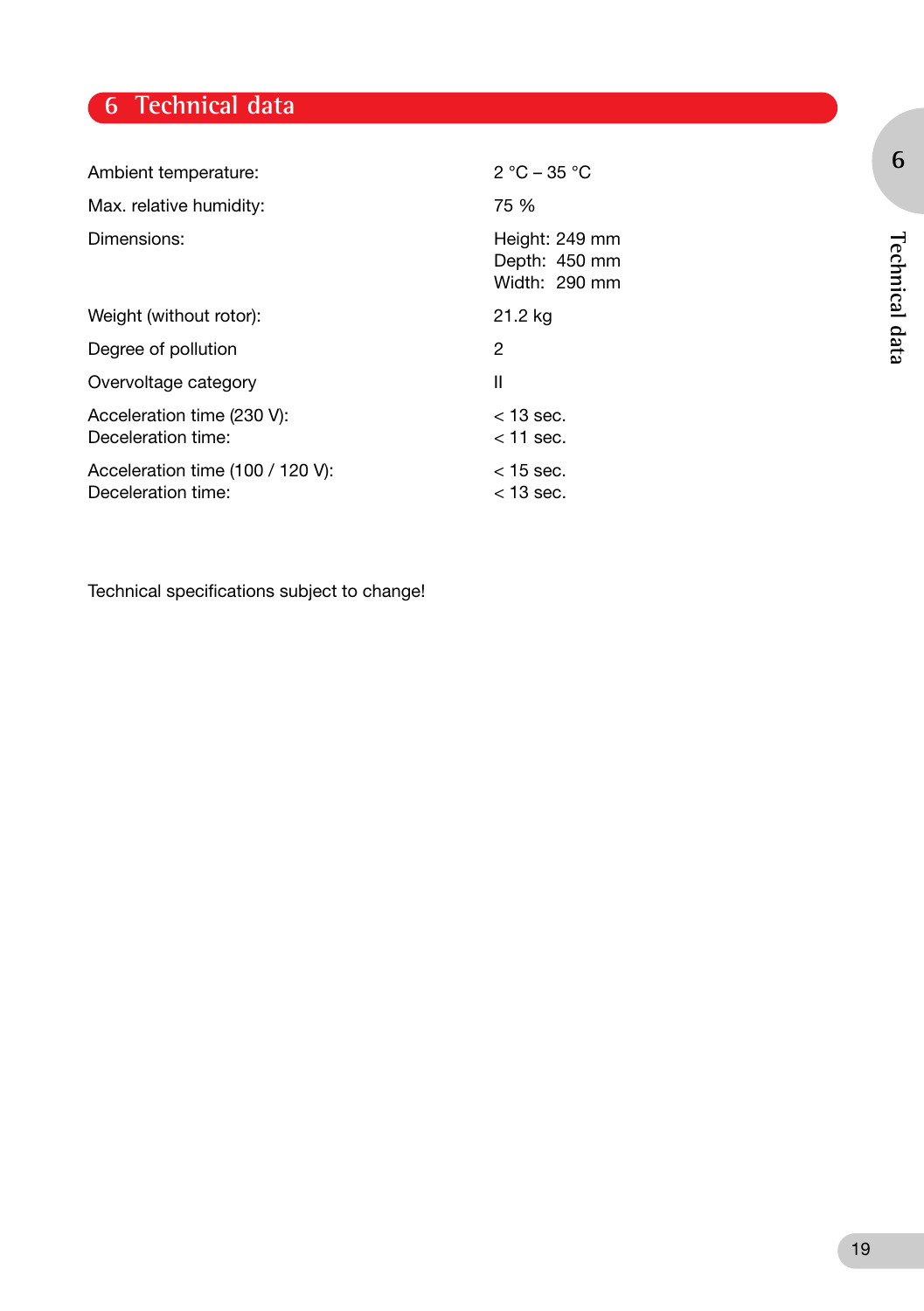## **7 Ordering information**

| Centrifuge 5415 R                                                                                                                                                  |             |
|--------------------------------------------------------------------------------------------------------------------------------------------------------------------|-------------|
| 120V / 50 - 60 Hz, without rotor                                                                                                                                   | 22 62 140-8 |
| Centrifuge 5415 D<br>120 V / 50 - 60 Hz, without rotor                                                                                                             | 22 62 121-1 |
| Standard rotor F-45-24-11<br>aluminum, 24 bores, max. $\varnothing$ 11 mm, 45 $^{\circ}$ angle,<br>for 1.5 / 2 ml microcentrifuge tubes,<br>with polypropylene lid | 22 63 650-2 |
| <b>Rotor FA-45-24-11</b><br>incl. aerosol-tight rotor lid                                                                                                          | 22 63 659-6 |
| Adapter for 0.5 ml microcentrifuge tubes and<br>0.6 ml Microtainers, for F-45-24-11, set of 6                                                                      | 22 63 622-7 |
| Adapter for 0.4 ml microcentrifuge tubes,<br>for F-45-24-11, set of 6                                                                                              | 22 63 624-3 |
| Adapter for 0.2 ml PCR test tubes,<br>for F-45-24-11, set of 6                                                                                                     | 22 63 626-0 |
| Special rotor F-45-36-8<br>aluminum, 36 bores, max. $\varnothing$ 8 mm, 45 $^{\circ}$ angle,<br>for 0.5 ml microcentrifuge tubes,                                  |             |
| with polypropylene lid                                                                                                                                             | 22 63 650-2 |
| Adapter for 0.2 ml PCR test tubes,<br>for special rotor F-45-36-8, set of 6                                                                                        | 22 63 660-0 |
| <b>Accessories</b>                                                                                                                                                 |             |
| Replacement lid for rotor F-45-24-11 (polypropylene)                                                                                                               | 22 66 728-9 |
| Replacement lid for rotor FA-45-24-11 (aluminum), aerosol-tight                                                                                                    | 22 63 675-8 |
| Replacement lid for rotor F-45-36-8 (polypropylene)                                                                                                                | 22 66 729-7 |
| Rotor key                                                                                                                                                          | 22 66 718-1 |
| Fuse 230 V (2.5 A slow)                                                                                                                                            | 22 66 818-8 |
| Fuse 120 V (5 A slow UL)                                                                                                                                           | 22 66 822-6 |

#### **Important:**

Please use the original accessories recommended by Eppendorf. Using spare parts or disposables which we have not recommended can reduce the precision, accuracy and life of the centrifuges. We do not honor any warranty or accept any responsibility for damage resulting from such action.

#### **For assistence or service, contact:**

Eppendorf North America, Inc. One Cantiague Road, P.O. Box 1019 Westbury, New York 11590-0207 (USA) Phone: 800-645-3050 Fax: 516-334-7506 e-mail: info@eppendorf.com Internet: www.eppendorfna.com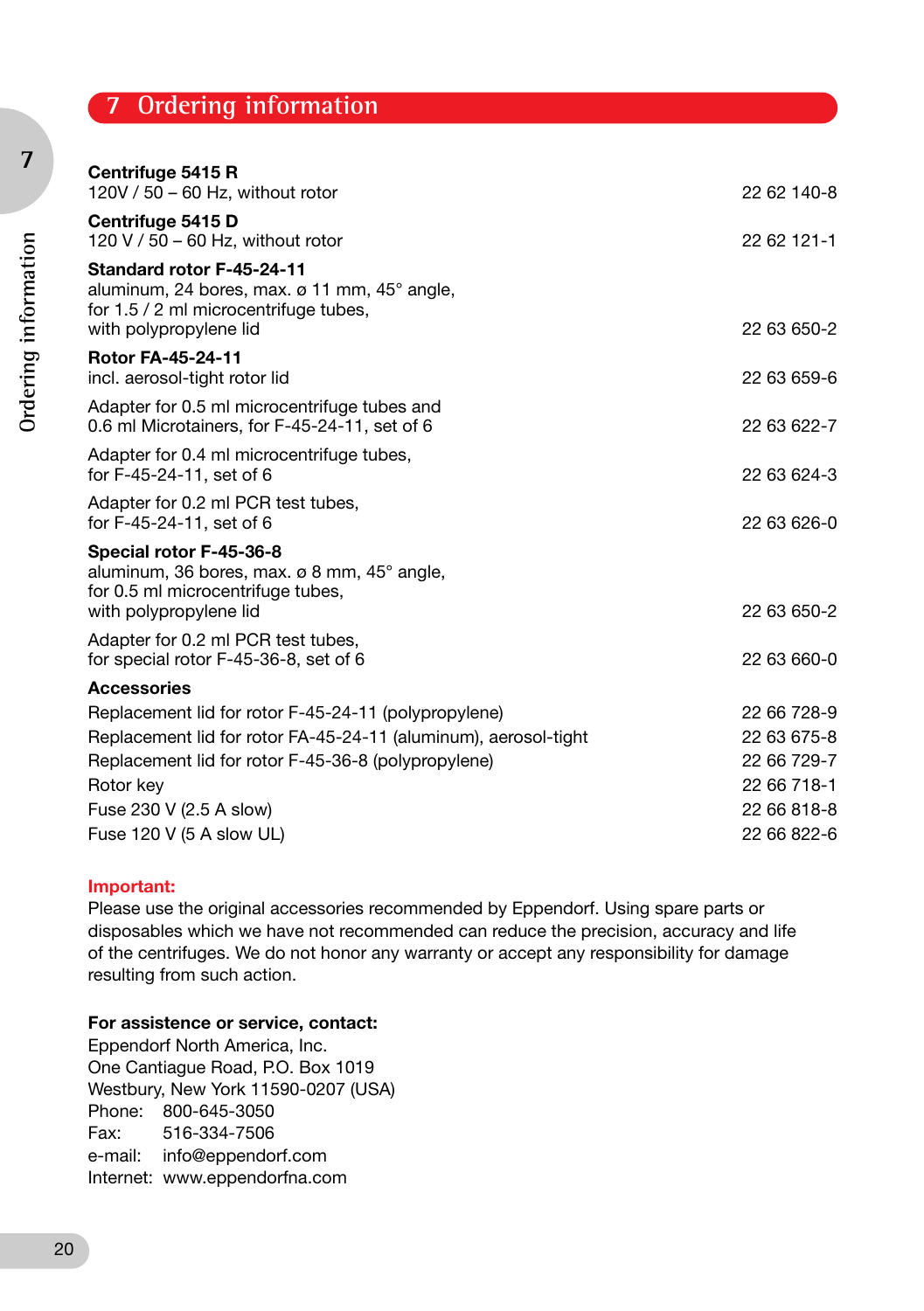## **7 Ordering information**

#### **Rotor code**

All Eppendorf rotors are designated according to a simple, logical system which describes the technical specifications as a uniform series of numbers and letters e.g.:

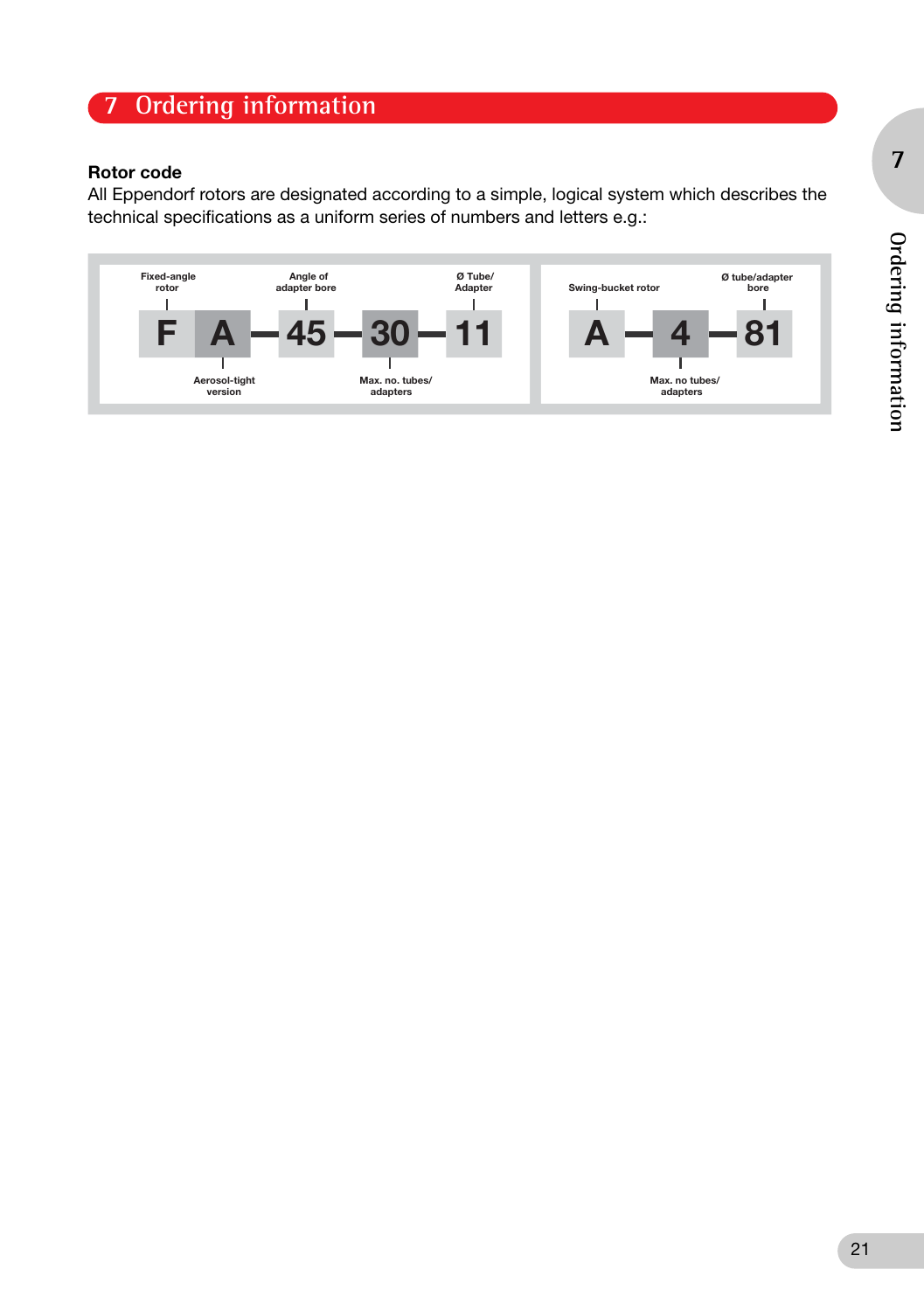# EG-Konformitätserklärung EC Conformity Declaration

Das bezeichnete Produkt entspricht den einschlägigen grundlegenden Anforderungen der aufgeführten EG-Richtlinien und Normen. Bei einer nicht mit uns abgestimmten Änderung des Produktes oder einer nicht bestimmungsgemäßen Anwendungverliert diese Erklärung ihre Gültigkeit.

The product named below fulfills the relevant fundamental requirements of the EC directives and standards listed. In the case of unauthorized modifications to the product or an unintended use this declaration becomes invalid.

Produktbezeichnung, Product name:

Centrifuge 5415 D / R

Produkttyp, Product type:

Laborzentrifuge / Laboratory Centrifuge

Einschlägige EG-Richtlinien/Normen, Relevant EC directives/standards:

73/23/EWG, EN 61010-1, EN 61010-2-20

89/336/EWG, EN 55011/B, EN 61000-6-1, EN 61000-3-2, EN 61000-3-3

98/37/EG, EN 292-2, EN 292-2/A1, 98/79/EG, EN 61326

19.08.2003

Hamburg, Date:

0015 033.509-02

5415 900.302-04

Board of Management: example and a projektmanagement, Project Management:



Eppendorf AG · Barkhausenweg 1 · 22339 Hamburg · Germany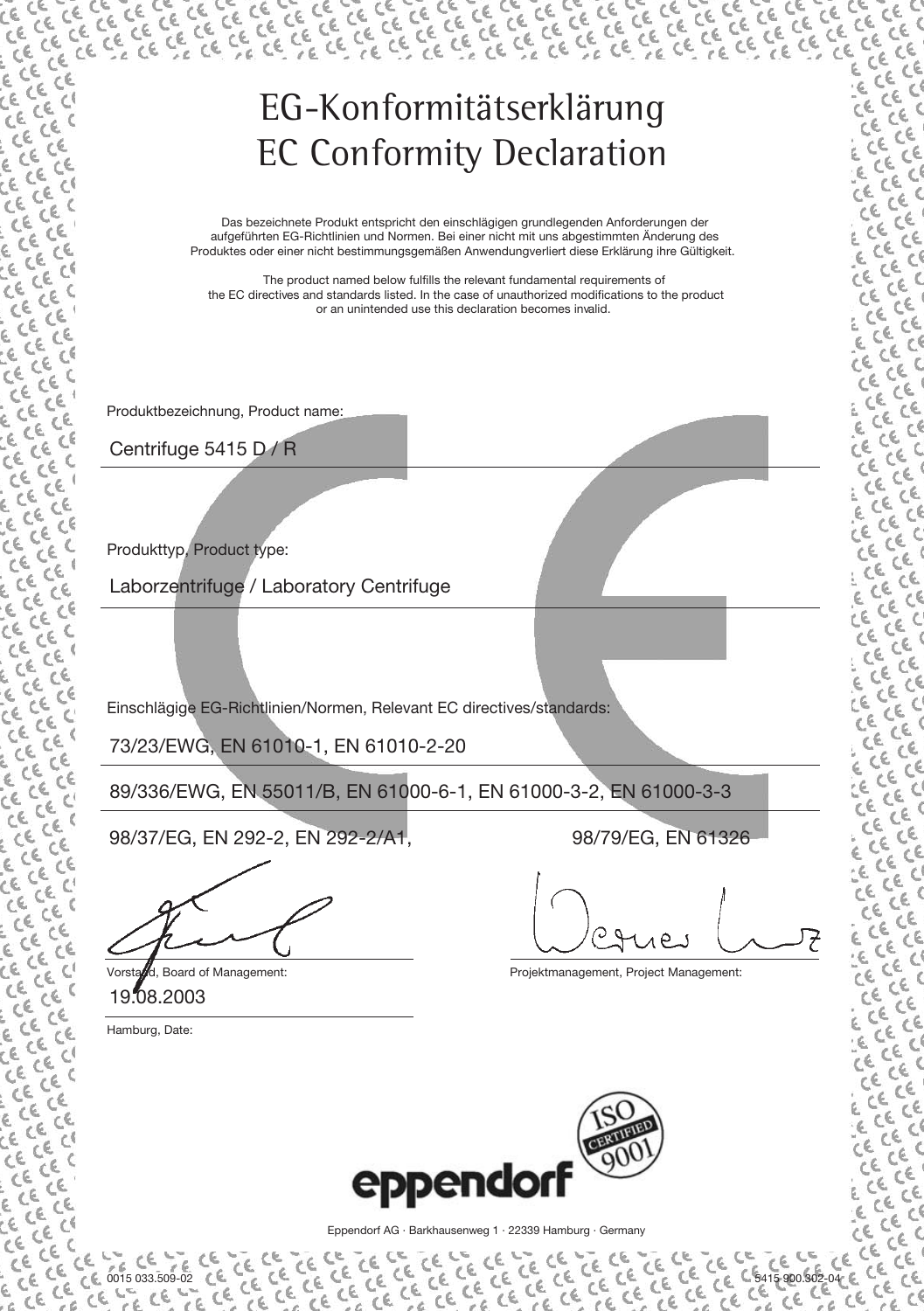## **Eppendorf Offices**

#### **ASEAN**

Eppendorf AG Regional Office in Malaysia Tel. +60 3 8023 2769 Fax +60 3 8023 3720 E-Mail: eppendorf@eppendorf.com.my Internet: www.eppendorf.com.my

#### **AUSTRALIA / NEW ZEALAND**

Eppendorf South Pacific Pty. Ltd. Tel. +61 2 9889 5000 Fax +61 2 9889 5111 E-mail: Info@eppendorf.com.au Internet: www.eppendorf.com.au

#### **AUSTRIA**

Eppendorf AG c/o Schott Austria Tel. +43 1 29017560 Fax +43 1 290175620 E-Mail: gilch.p@eppendorf.de Internet: www.eppendorf.com

#### **BRAZIL**

Eppendorf do Brasil Ltda. Tel. +55 11 30 95 93 44 Fax +55 11 30 95 93 40 E-Mail: eppendorf@eppendorf.com.br Internet: www.eppendorf.com.br

#### **CANADA**

Brinkmann Instruments, Ltd. Tel. +1 905 826 5525 Fax +1 905 826 5424 E-Mail: canada@brinkmann.com Internet: www.brinkmann.com

#### **CHINA**

Eppendorf AG Tel. +86 21 68760880 Fax +86 21 50815371 E-Mail: market.info@eppendorf.cn Internet: www.eppendorf.cn

#### **FRANCE**

EPPENDORF FRANCE S.A.R.L. Tel. +33 1 30 15 67 40 Fax +33 1 30 15 67 45 E-Mail: eppendorf@eppendorf.fr Internet: www.eppendorf.fr

#### **GERMANY**

Eppendorf Vertrieb Deutschland GmbH Tel. +49 02232 418-0 Fax +49 02232 418-155 E-Mail: vertrieb@eppendorf.de Internet: www.eppendorf.de

#### **INDIA**

Eppendorf India Limited Tel. +91 44 52111314 Fax +91 44 52187405 E-Mail: info@eppendorf.co.in Internet: www.eppendorf.co.in

#### **ITALY**

Eppendorf s.r.l. Tel. +390 2 55 404 1 Fax +390 2 58 013 438 E-Mail: eppendorf@eppendorf.it Internet: www.eppendorf.it

#### **JAPAN**

Eppendorf Japan Co. Ltd. Tel. +81 3 5825 2363 Fax +81 3 5825 2365 E-Mail: info@eppendorf.jp Internet: www.eppendorf.jp

#### **NORDIC**

Eppendorf Nordic Aps Tel. +45 70 22 2970 Fax +45 45 76 7370 E-Mail: nordic@eppendorf.dk Internet: www.eppendorf.dk

#### **SPAIN**

Eppendorf Ibérica S.L. Tel. +34 91 651 76 94 Fax +34 91 651 81 44 E-Mail: iberica@eppendorf.de Internet: www.eppendorf.es

#### **SWITZERLAND**

Vaudaux-Eppendorf AG Tel. +41 61 482 1414 Fax +41 61 482 1419 E-Mail: vaudaux@vaudaux.ch Internet: www.eppendorf.com

#### **UNITED KINGDOM**

Eppendorf UK Limited Tel. +44 1223 200 440 Fax +44 1223 200 441 E-Mail: sales@eppendorf.co.uk Internet: www.eppendorf.co.uk

#### **USA**

Eppendorf North America Tel. +1 516 334 7500 Fax +1 516 334 7506 E-Mail: info@eppendorf.com Internet: www.eppendorfna.com

#### **OTHER COUNTRIES**

see: www.eppendorf.com/worldwide